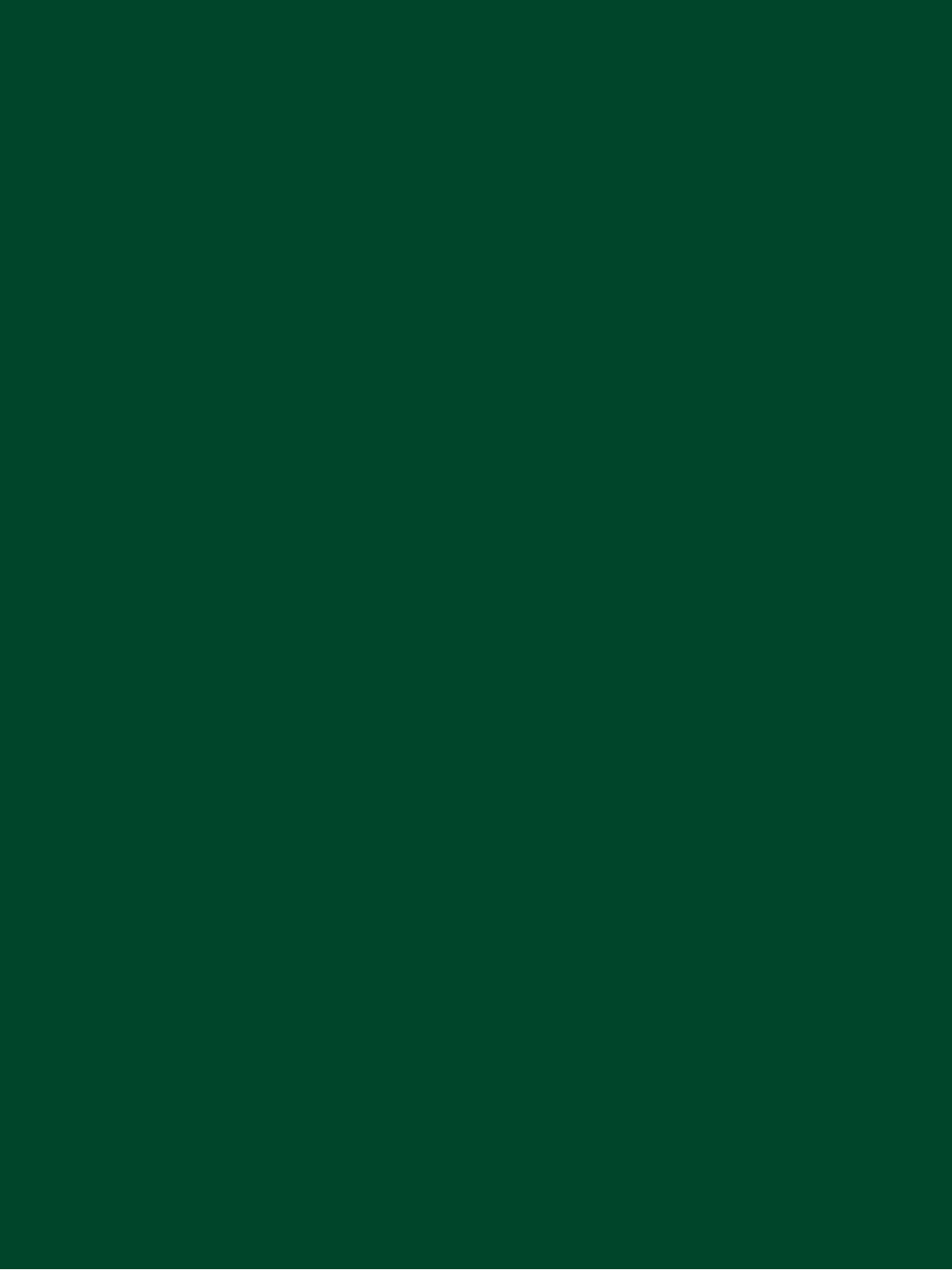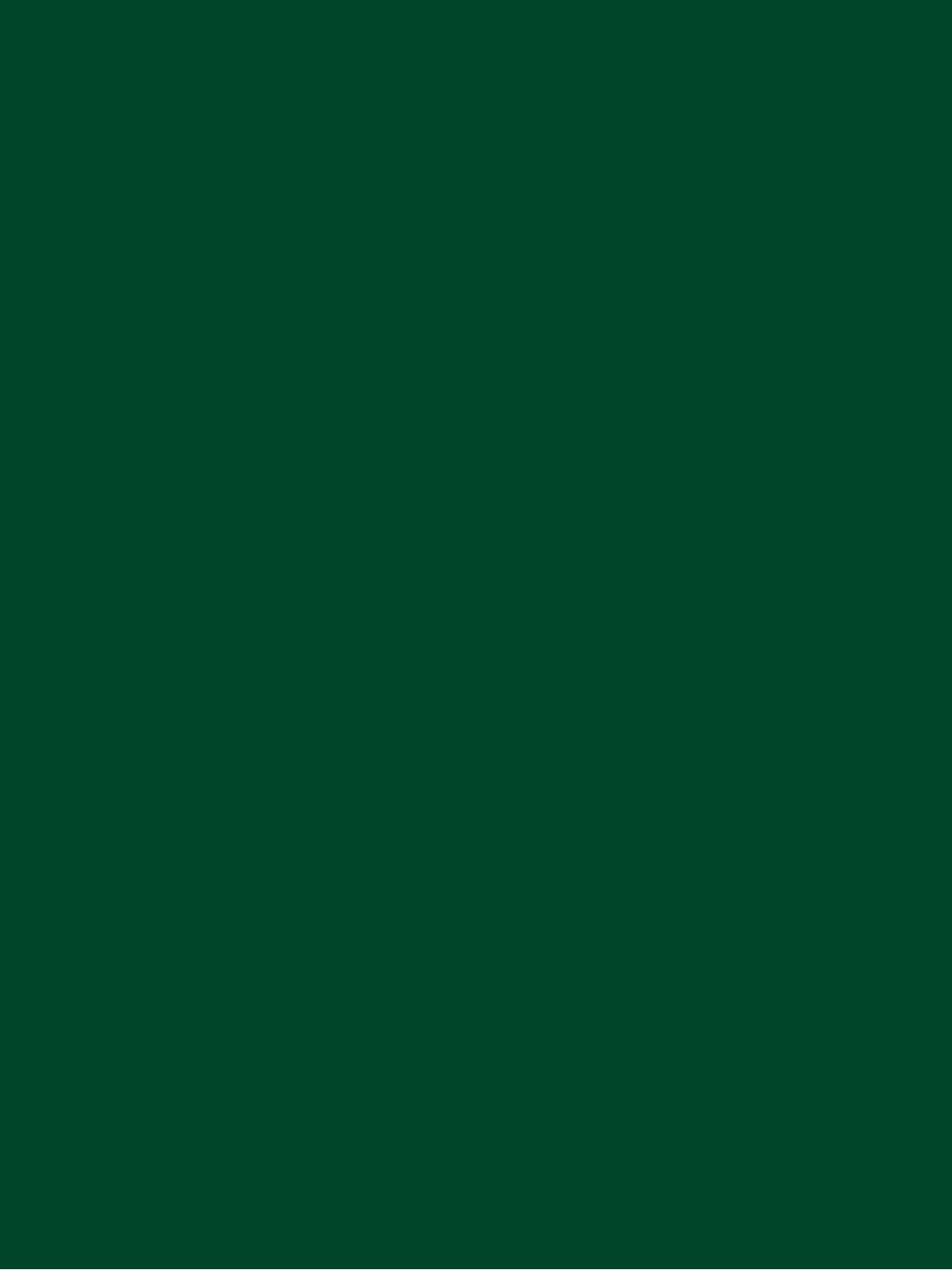# *Zalman C. Bernstein, 72, Iconoclastic Broker*

#### **By ROBERT McG. THOMAS Jr.**

When he started a securities firm under his own name in 1967, Sanford Charles Bernstein made sure that hurried investors would not fail to notice. To announce the firm, the 41year-old upstart ran a series of full-page newspaper ads emphasizing in bold, black type a single word: "Bernstein."

The display of hubris drew a wave of titters. The titters turned to gasps when the Brooklyn-born Mr. Bernstein topped himself with a demonstration of chutzpah that is still reverberating on Wall Street.

At the time, so-called discretionary accounts, in which a broker makes all the investment decisions without consulting the client, were such an industry scandal that the New York Stock Exchange imposed strict controls and many old-line brokers banned them altogether. But Mr. Bernstein announced that he would seek nothing but discretionary accounts.

Given the potential for abuse by unscrupulous brokers tempted to churn accounts by buying and selling, collecting fees with each transaction, Wall Street laughed off Mr. Bernstein's chances for attracting serious investors.

By the time he died on Wednesday at 72 at Memorial Sloan-Kettering Cancer Center, Mr. Bernstein had long since had the last laugh.

His brokerage had grown into one of the world's largest independent investment companies, managing more than \$80 billion in securities for 25,000 private and institutional clients, and Sanford C. Bernstein & Company had become one of the most respected names on Wall Street—even as Mr. Bernstein, true to his contrarian ways, had changed his own name.

To honor a late-life surge of interest in his Jewish heritage and his conversion to Orthodox Judaism, he had moved to Jerusalem, established dual American-Israeli citizenship and replaced his "Sanford" and "Charles" with rough Hebrew equivalents, becoming Zalman Chaim Bernstein.



**Zalman Chaim Bernstein**

It took more than hubris and chutzpah to make Sanford C. Bernstein & Company a runaway success.

By the time he started the company, Mr. Bernstein had already made something of a name for himself. After enlisting in the Navy at 18 and becoming a Supply Corps officer in World War II, he studied economics and accounting at New York University, picked up a master's degree in business administration at Harvard, and spent three years with the Marshall Plan in Europe. He returned to the United States with a French wife and such driving ambition that when the Value Line Investment Survey turned him down for a job, he won one anyway by offering to work without pay.

He later worked as a research analyst, money manager and institutional salesman at Oppenheimer & Company and then spent two years as a partner in a small securities firm, Ralph E. Samuel  $\&$ Company, before striking off on his own. At first his younger brother, Paul, was his sole partner and he had a total of just seven employees, including his father, Jack, a retired jeweler.

His vision of a firm that would give comparatively small investors the benefits of professional money management was so novel, his brother recalled yesterday, that the Harvard Business School sent a team of student researchers to study the operation. They concluded that the approach was sound but wouldn't work for a Jewish firm.

They were half right. Within a decade, the firm was attracting huge investments from major insurance companies, banks and pension funds and had become known for the exhaustive research reports it sold as a sideline.

Ever the iconoclast, Mr. Bernstein shunned the prevailing system of star portfolio managers and adopted the so-called dividend discount investment model, which bases investment decisions on a formula for determining the value of a company's future earnings.

Since the formula depends on the accuracy of earnings projections, Mr. Bernstein concentrated on the quality of the company's research.

A big, gruff and sometimes unpolished man who wielded a mean cigar, Mr. Bernstein became famous for the pains he took in hiring, putting applicants through a battery of psychological and other tests and sometimes playing backgammon or chess with them to gauge their stomach for competition and cigar smoke.

The rewards of his efforts were considerable for Mr. Bernstein, who continued to be his company's largest shareholder after his retirement in 1993. But he lived modestly after he accepted the warm embrace of the close-knit Orthodox community, and he gave hundreds of millions of dollars to Israeli causes and other charities.

His family said that he died from complications of lymphoma. In addition to his brother, who lives in Manhattan, Mr. Bernstein, who was married three times, is survived by his mother, Martha, of Manhattan; his wife, Mem; a son, Claude, of New Canaan, Conn.; two daughters, Leslie Armstrong and Rochel Leah Bernstein, both of Manhattan; and three grandchildren.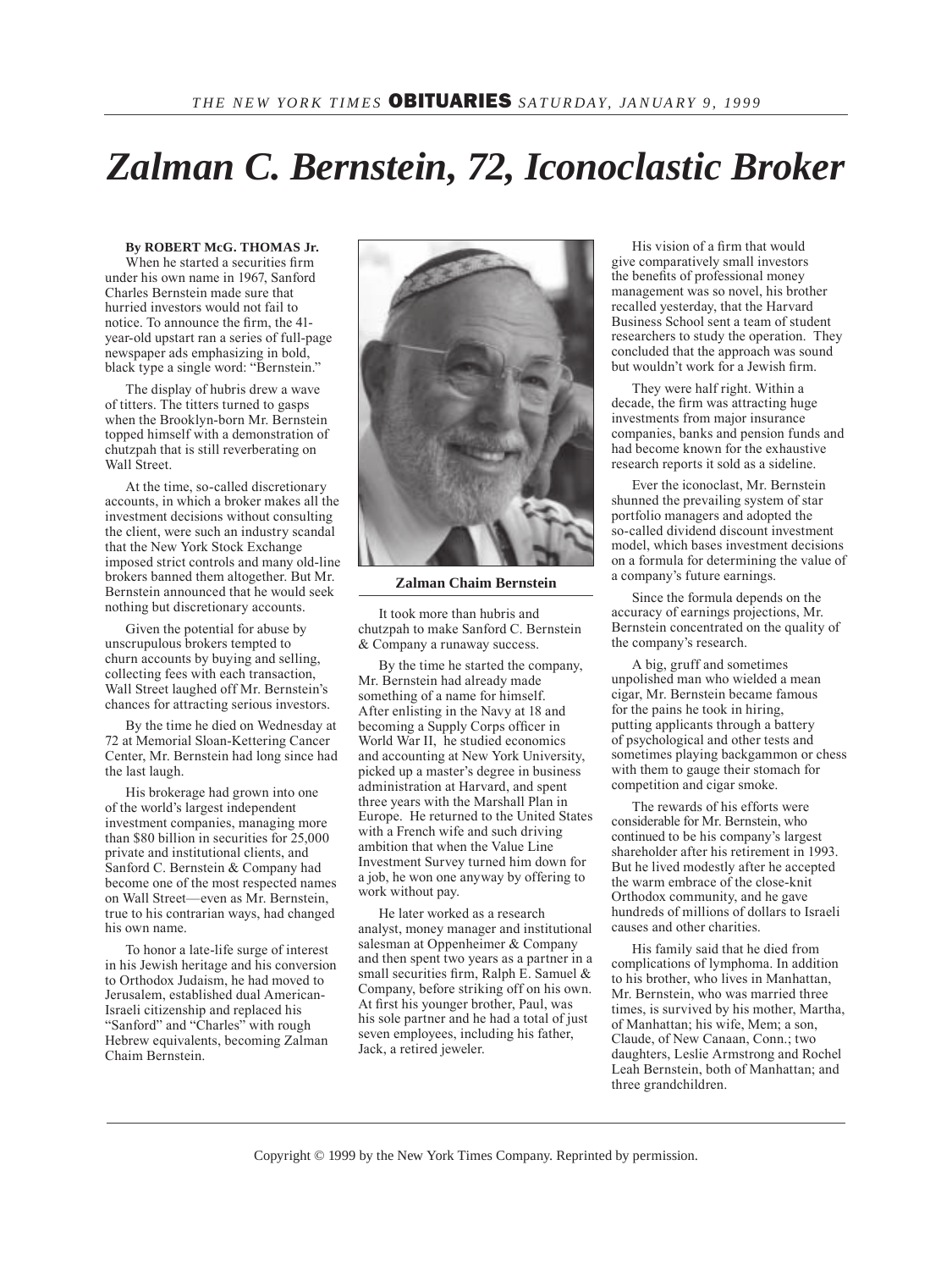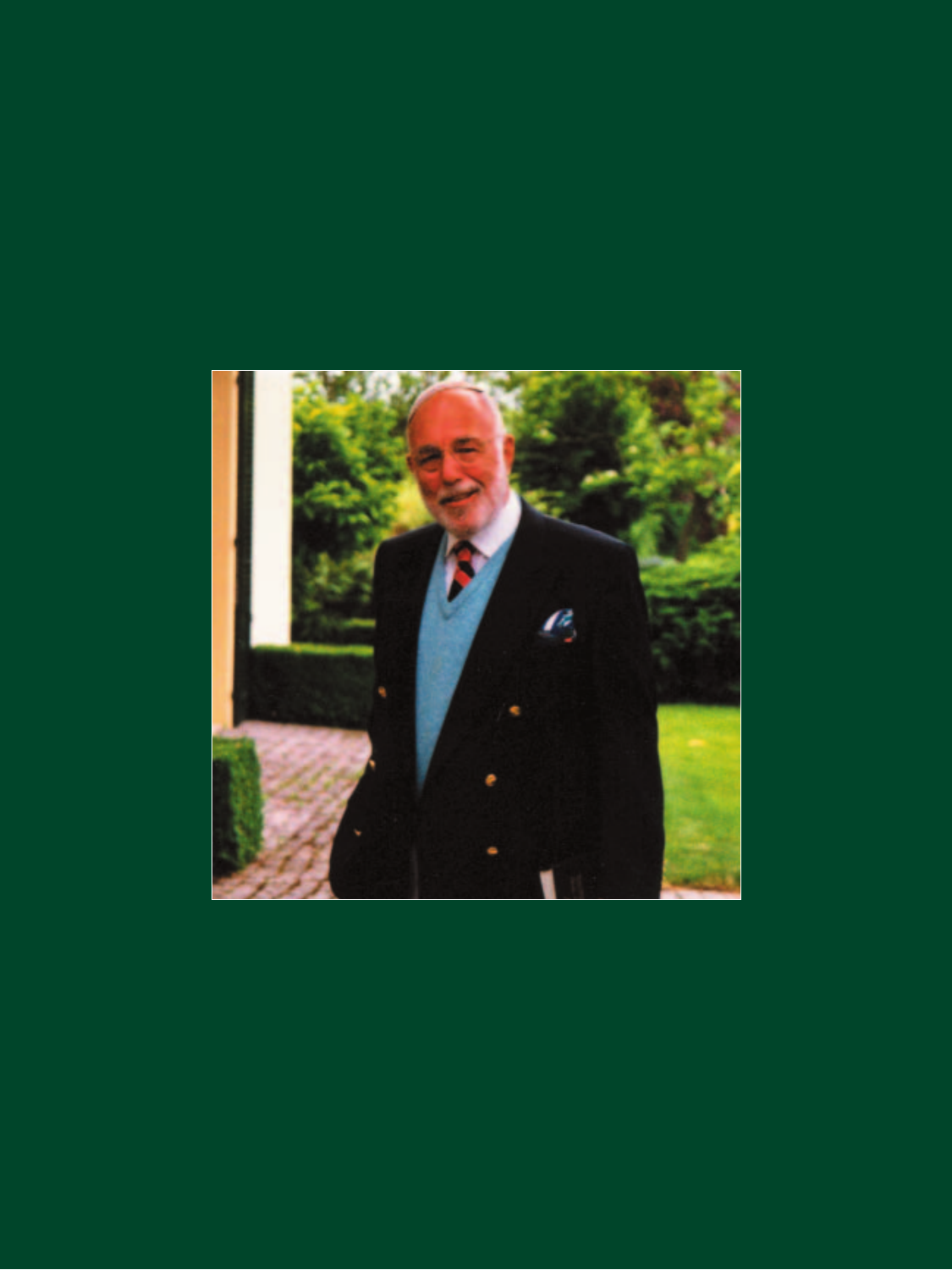IN MEMORY OF ZALMAN CHAIM BERNSTEIN FROM THE MEMORIAL SERVICE HELD AT CARNEGIE HALL *February 19, 1999*



#### By Lewis A. Sanders Chairman & Chief Executive Officer, Alliance Capital Management

 $\bigcap$  andy made it clear that he wanted no eulogies. He simply wanted to be remembered for the things that he did, by the people he touched, and for the ideas and the principles that he stood for.

He said all of this would speak for itself. And it does.

Yet we—the people who were a part of his life, the people who were so close to him—we have the need to share our thoughts about him. We need to say out loud what he meant to us, how he changed our lives. It's not a set of eulogies. It's a set of stories about him and us. Eight of us will speak tonight.

And to bring the fullness of his personality to you once again, which none of us could hope to re-create, we have a video of Sandy, which in many ways does just what he wanted. He tells his own story.

My story with Sandy began almost 31 years ago. But our relationship didn't take form until something important came between us.

Now when it came to serious stuff Sandy always thought talk was cheap. It was too easy to be inconsistent, imprecise, sloppy. So he would say, Put it on a hunk of paper and I'll look at it. Now I was never sure what a hunk of paper was but he did accept sheets. So I went about drafting my first major memo to him about 1971, in which I told him that the firm was basically an embarrassment, that it was largely populated by people who were either intellectually impaired, highly neurotic, or both (with the possible exception of Hertog, of course). Moreover, the environment was hostile, volatile, and not conducive to personal growth, except as training in psychiatric medicine. And since that was not my interest, I was leaving. You see, clarity helped when dealing with Sandy.

His reply was that I was an arrogant, supercilious intellectual, with no sense of people and a limited understanding of business—but if I really thought I could fix things, instead of quitting, why not become research director and do something about it.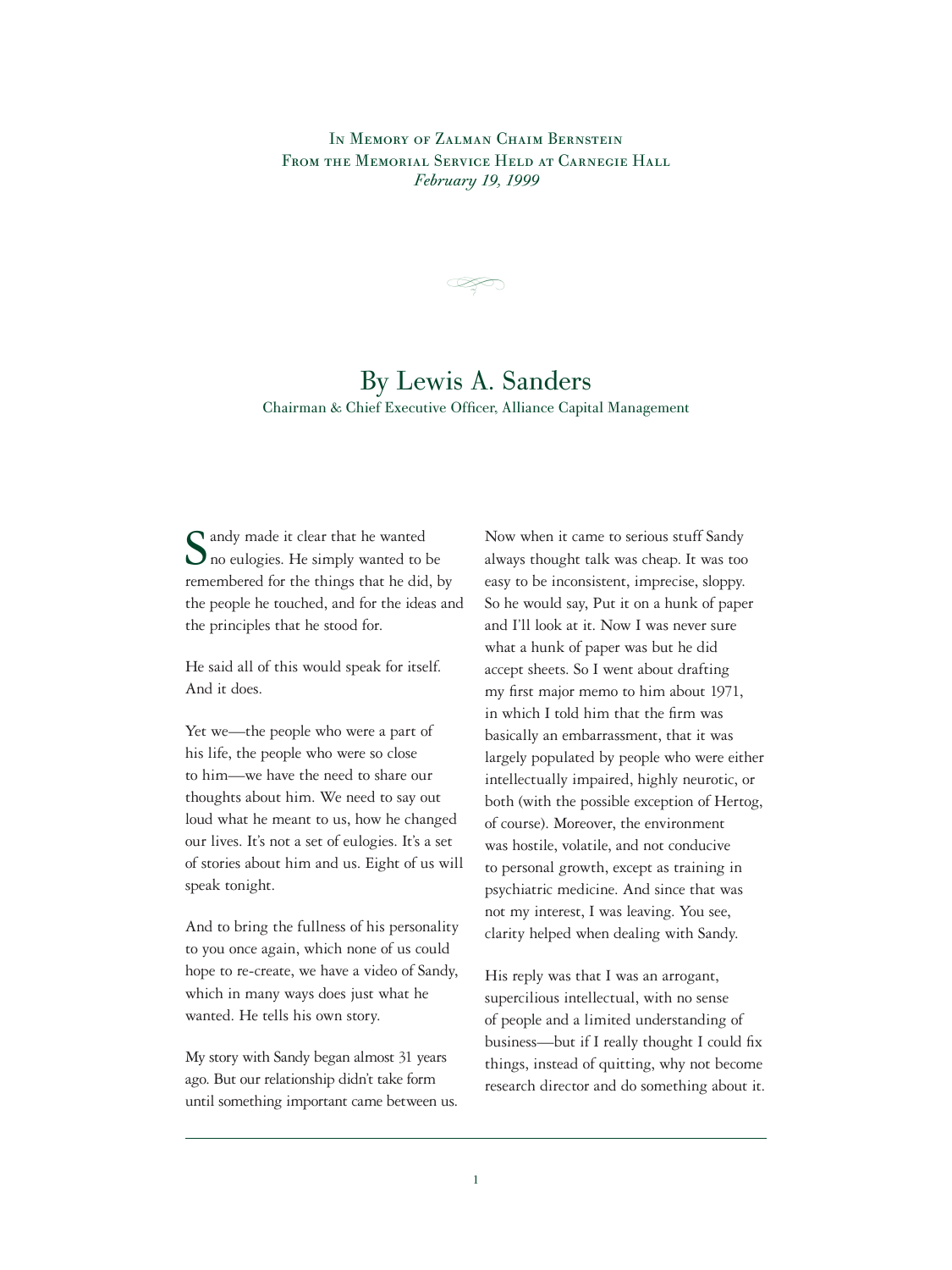#### *He liked to stir up the pot. He liked to be provocative. He would tell me it was all calculated, that it led to better decisions.*



This wasn't the response I expected. And so I took the job.

From that first memo, you can see that our relationship was one of openness of the frankest kind. There were never any hidden agendas. With Sandy you always knew where you stood. Indeed, where he stood was utterly unmistakable.

And we had our stormy moments. Sandy seemed to thrive on turbulence. Tranquillity, consensus, made him anxious.

He liked to stir up the pot. He liked to be provocative. He would tell me it was all calculated, that it led to better decisions. I think he just enjoyed it. It was his style. In fact, he adopted a lexicon consistent with this feature of who he was. It was one of hyperbole, extremes, sexual analogues wherever they seemed germane—no, let me revise that—sexual analogues whether they were germane or not. And, of course, expletives to punctuate his point, to be sure that it was not somehow missed.

Thus, working with Sandy required an ability to decipher this code, which before too long became one of my personal strengths. Some examples:

First, his way of letting you know his point of view: "I'm just livid—this will happen over my dead body!"

What he really meant was: I'm not sure I agree with you, I need to think about it, give me some time before you proceed.

His evaluation of a new idea you've just come up with: "That's just stupid." And for emphasis he liked to exaggerate the "t" and the "u." "That's just s*too*pid!"

What this meant was: He really didn't agree, would never agree—you could do it anyway, but you'd better be right.

Then there was his sweeter side: "I am guaranteeing if you do this for this person, he will thank you for the rest of your life."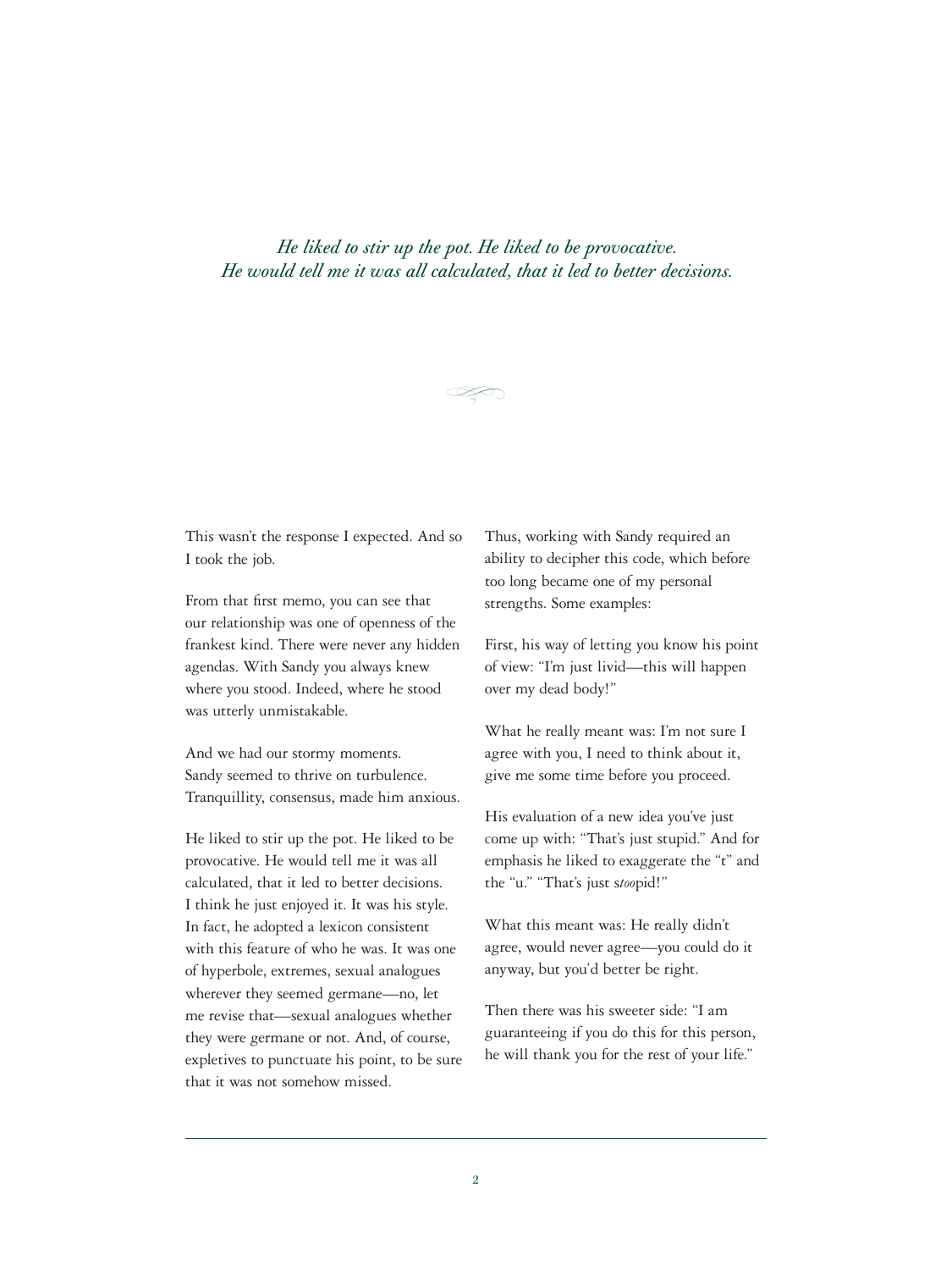*Strength, integrity, unswerving ethics, hard work, the confidence to pursue what you believe in despite setbacks. Some people say you can't learn these things, that they have to be part of your nature. I learned them from him.*



What this meant was: I want to cut his ownership and compensation.

And finally, the sexual analogue, of which there were hundreds. This one involves the art of negotiating: "When she's said yes, stop talking."

The meaning of this is self-explanatory.

But with all the volume, the bluster, the noise, Sandy was a listener and, at the end of the day, was willing to lose the debate. Sandy really knew what he didn't know. Once you earned his trust, he gave you all the authority and responsibility you wanted.

Sandy was a doer, a fighter, a ferocious competitor. He was best when under pressure. He was best when courage and conviction were the required ingredients to succeed.

And in a business like ours they often are. Because this is a business of extremes—of highs that make you feel as if you can walk on water, and of lows that threaten not only your financial well-being but, more important, your self-esteem. Standing up against the crowd is hard. Persevering through adversity is hard. Sandy's strength was a crucial stabilizer against these forces.

Now we will have to bear them alone. But we can because of what we learned from him. Strength, integrity, unswerving ethics, hard work, the confidence to pursue what you believe in despite setbacks. Some people say you can't learn these things, that they have to be part of your nature. I learned them from him.

I will miss him. Not all of him, mind you, but those things of which I speak and so much more. My life has been changed forever. May his stand the test of time that he so fervently hoped for. ■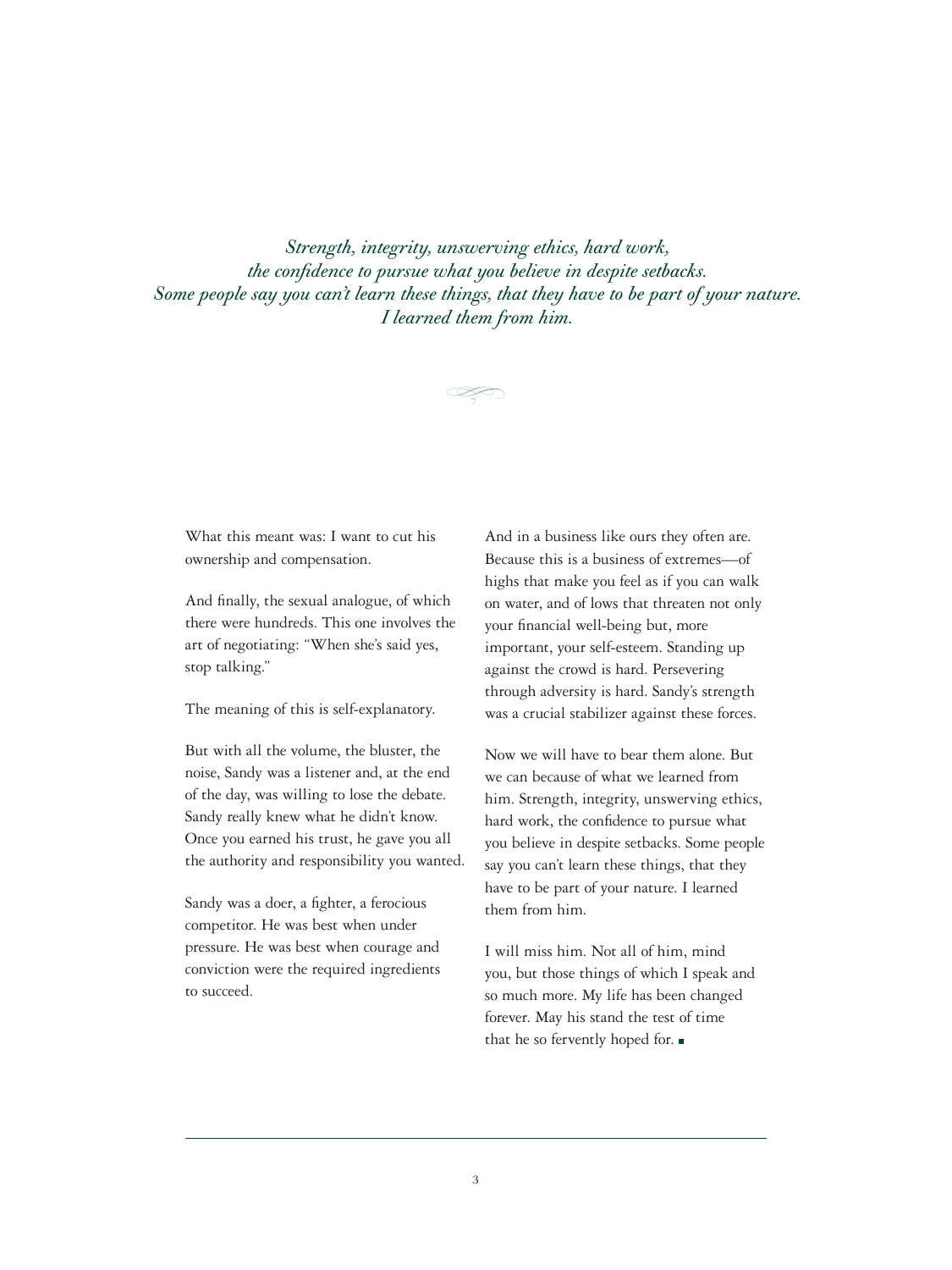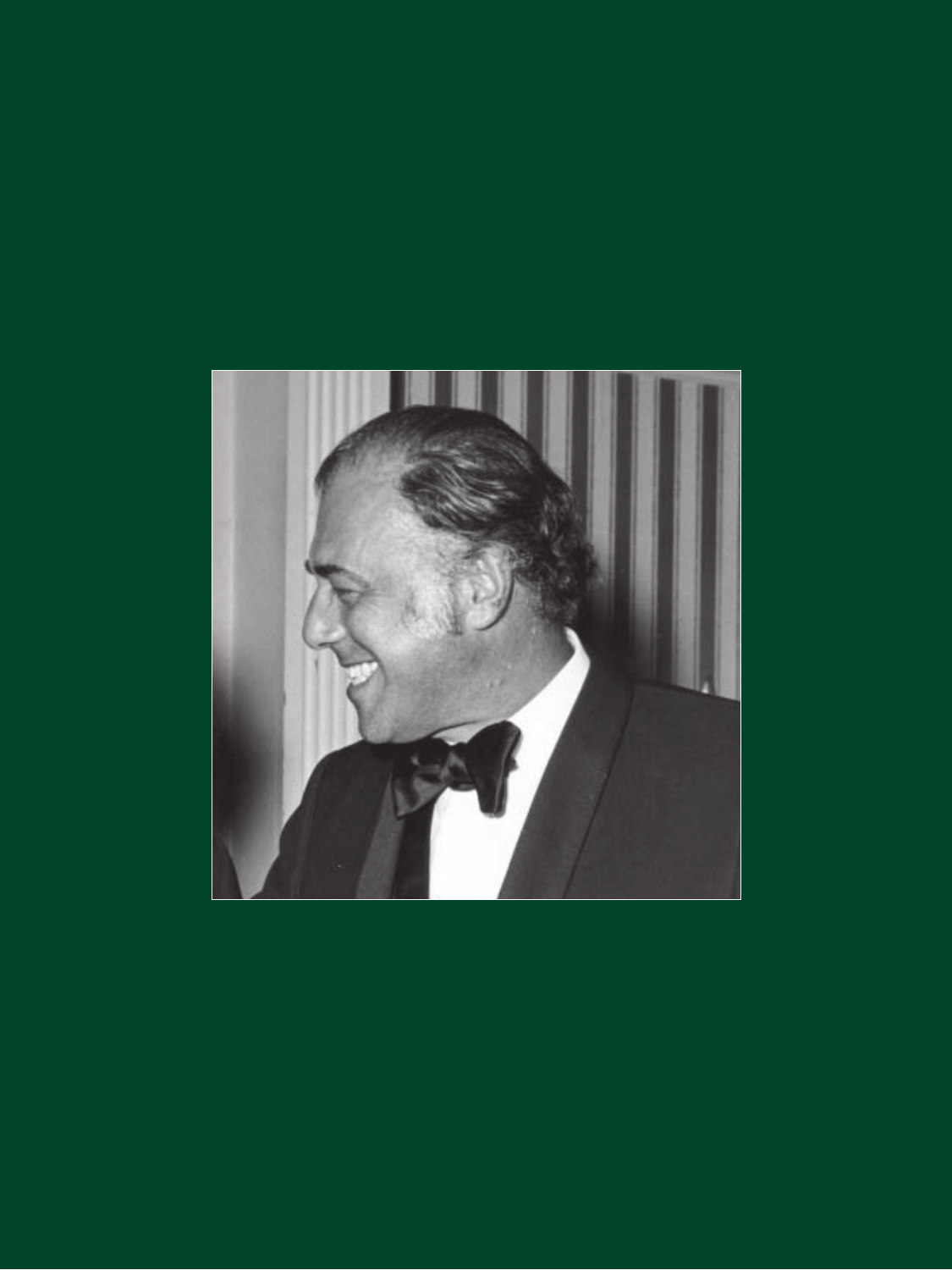IN MEMORY OF ZALMAN CHAIM BERNSTEIN FROM THE MEMORIAL SERVICE HELD AT CARNEGIE HALL *February 19, 1999*



#### By Roger Hertog Vice Chairman, Alliance Capital Management

 $\mathcal T$  hen someone close to us dies, we often say we are blessed with their memory. We try to keep them alive with photographs and stories, but it isn't enough. They are more than moments frozen in time. They have become a part of us.

Theodore Reich described this thought well when he compared closeness between people to pressing a block of pure gold against a block of steel. One against another.

Then you separate them, and they seem unchanged. But the flecks of gold have wandered across the molecular structure, burrowing themselves inside the steel. When people are pressed close, they act the same way. Those whom we love enter us and we enter them.

I don't know anyone who met Zalman who was left untouched by his presence. Everyone has a Zalman story. Some are humorous, some inspiring, and some are even terribly embarrassing.

It has been said that men like Zalman are bulls that carry around their own china closets.

After 38 years, I have my stories. And I think they will help shape a portrait of an extraordinary figure in my life.

I met Sandy—that's what he was called in 1962. I was 21, he was 36. I was a night student at City College and he was the largest producer at Oppenheimer & Company.

I was 5'8" and weighed 130 pounds. He was about 6' tall and weighed 210 pounds. And he smoked big, ugly stinky—cigars, maybe a dozen a day.

But besides his physical girth, he was the largest figure I had ever met—outrageously confident, bold, imposing. He was hungry for life and had a voracious appetite—for food, for sex, and for achievement.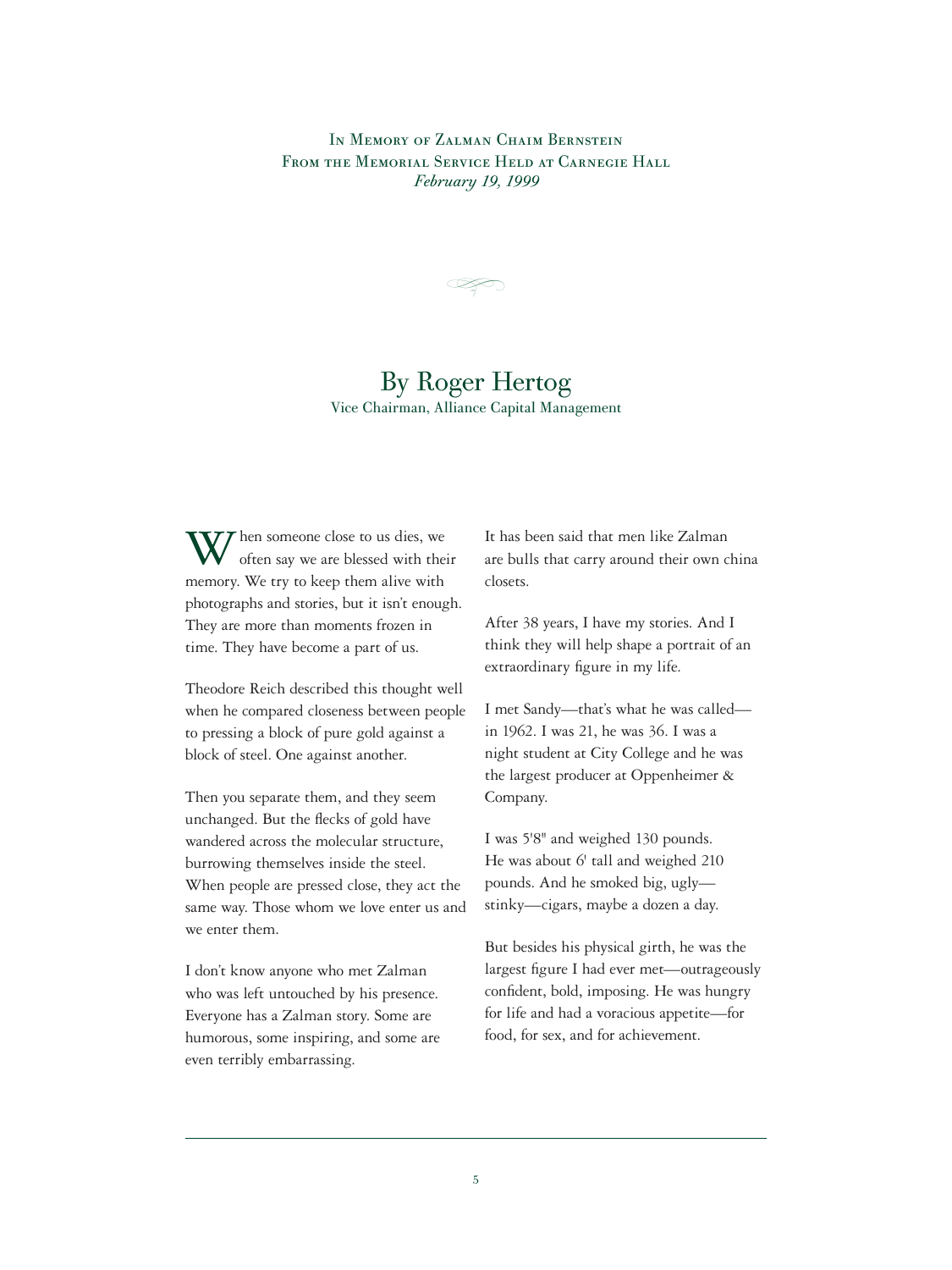#### *But at the heart of his personality was the boldness of his ideas. Zalman didn't do little things. Zalman was here to change the world.*



He could discuss anything; he was totally uninhibited talking about his life and yours. From the most personal details between a husband and wife, to politics, to religion, to the way his filet mignon had to be prepared.

These conversations, more like monologues, would be filled with a constant stream of sexual allusions and profanities. Need I say, I was shocked—so shocked, I was magnetized.

I remember the first time he took me on a presentation. We were going out to see a large institutional customer in Greenwich. When we got there, I was taken aback by the elegance of their offices—burled wood tables, crystal chandeliers, big leather sofas.

Before computers, institutional research analysts had to carry around reams of paper. We had maybe 15, 20—even 30 worksheets spread on the table before us.

Sandy strutted around the room, spewing statistics and smoke from his omnipresent cigar as he circled the table, hoping to impress the 10 portfolio managers and get the order.

After seven or eight times around the table and at least a dozen questions, he was getting nowhere and losing his patience. In a flash of impulse, he literally jumped on the table—all 200 pounds of him—and was suddenly peering down from above.

It was outrageous—this giant of a man was walking up and down this table pointing out numbers with the toe of his shoe. I couldn't believe it. But by the time we got back to the office, he had gotten the order. He had dared to be outrageous, and they loved every minute of it.

But at the heart of his personality was the boldness of his ideas. Zalman didn't do little things. Zalman was here to change the world. Just think of it: At age 41, he opened his own brokerage house with a full-page *New York Times* advertisement, heralding in black type one word—Bernstein—with a square period after it.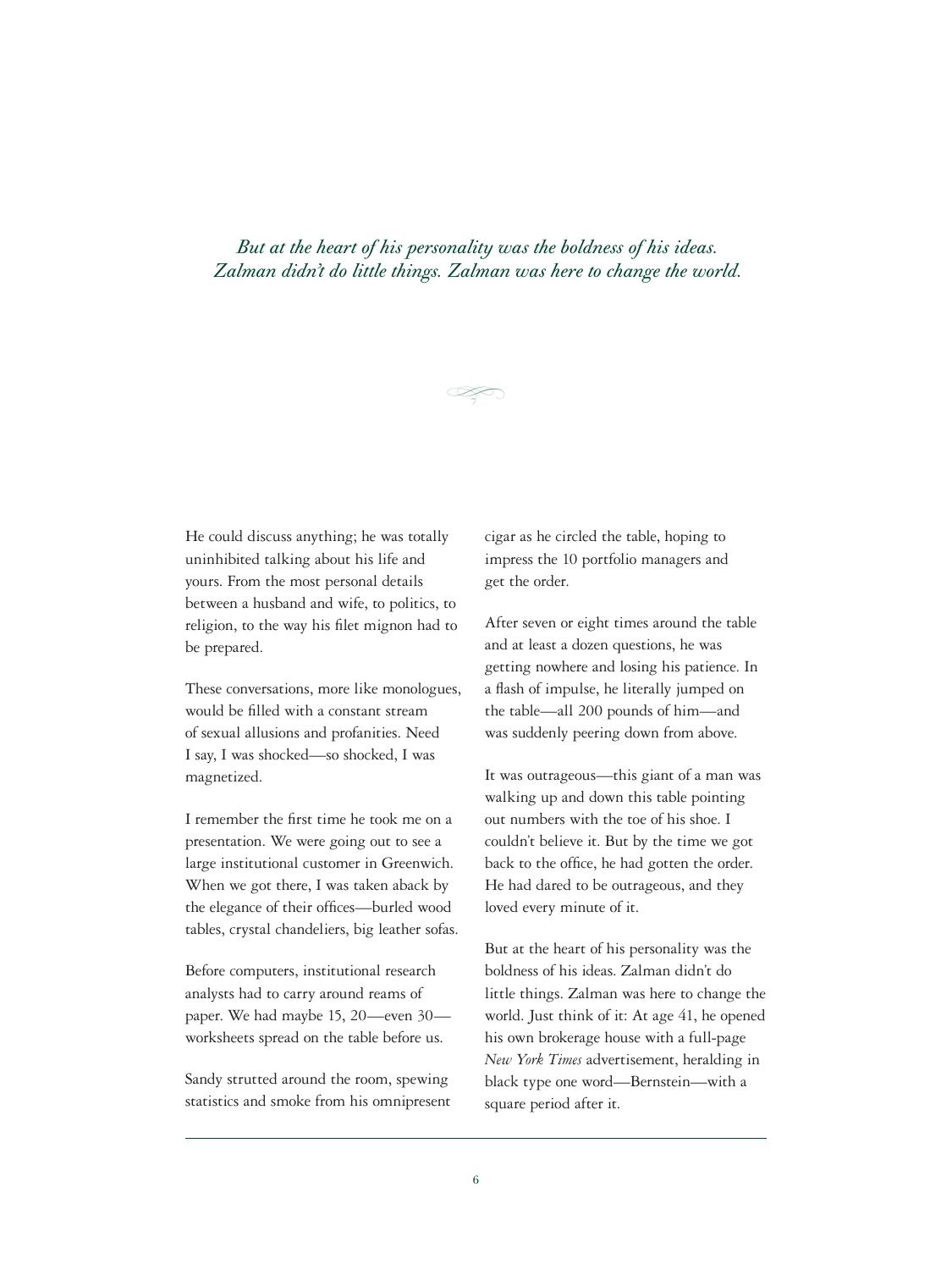You can see this ad in all the reception areas of our offices. On the bottom of this full page, he announced that the firm would specialize in discretionary accounts, which at that time was a dirty word. He didn't care.

He knew research and money management were the future. But his bold visions didn't end with the company. They moved into the political sphere. One day he announced to us he wanted to be president. We thought he was. No, we didn't understand. He wanted to be president of the United States.

He talked about it so much, he began to believe it, and so did the press. He was actually quoted by a reporter saying he would run for office in 1980. And the route to winning the presidency would be his campaign manifesto, a book on conservative economic policy based upon the writings of the Hebrew Bible.

He would prove these ancient Hebrew texts were the precursor to Adam Smith's philosophy. God's work through Zalman Bernstein's words. Fortunately for us all, Ronald Reagan wanted the job.

Zalman was not only big and bold, he was a paradox. One can't help but see the inconsistencies in his life. When he was alive, his actions seemed disparate—now that he is gone, they form a pattern and a whole.

When it came to the literature about the firm, his name was all important—size, placement, font. Yet his philanthropy, which was equally crucial to his legacy, was all done anonymously.

You can't find a building, a professorship, a program, a lecture series, a foundation with the name Zalman C. Bernstein.

He could be steel and he could be velvet. He could be soft and loving and he could be angrier than any person I knew. He was always, however, a bundle of energy, relentless and unstoppable.

In his 72 years, he lived two or three lifetimes.

That energy made him restless, but most of all it compelled him to search for meaning. He was spiritual even before he was Orthodox, and he was always looking for something bigger and more important than himself to believe in.

He had three great blessings:

- that which his ancestry gave him: his God-given raw intellect and creativity;
- that which opportunity provided: the capacity to see it and to capitalize on it;
- that which he cultivated himself: his courage, his ethics, his will to work and to achieve.

He had a touch of genius. Now, if he were editing my talk today, he would say, Well, there was more than just "a touch."

These blessings had taken him very far, and until the end he was optimistic that he would survive. We all were. He was indefatigable. He thought he could beat death like everything else—by the force of his will. He had more work to do. There are more "greenies" to write.

One of the last times I saw him was on Thanksgiving Day. My father had actually passed away the night before. I had gotten up early—I hadn't slept, as you can imagine. I got myself a Starbucks and went to see him at the hospital.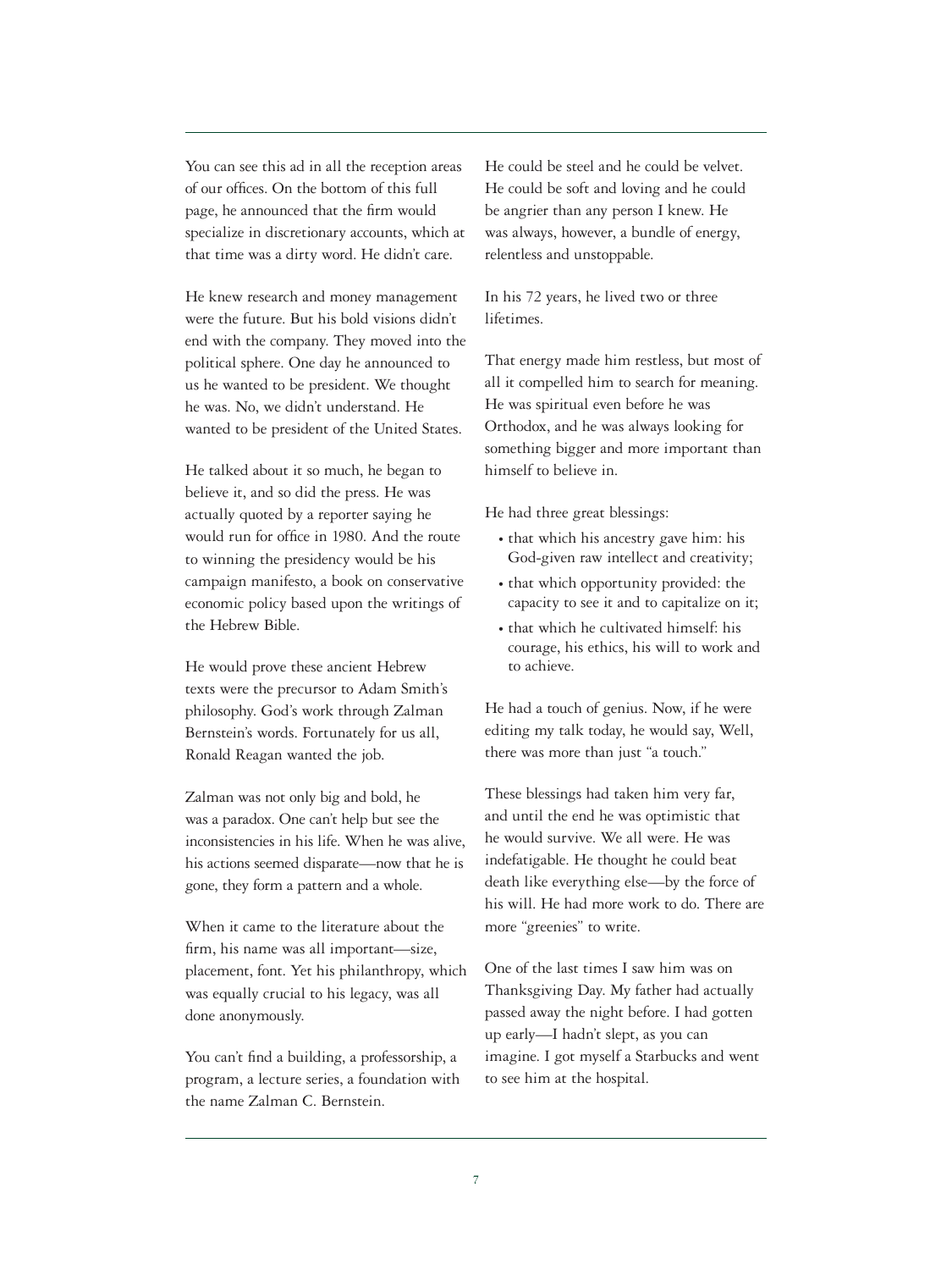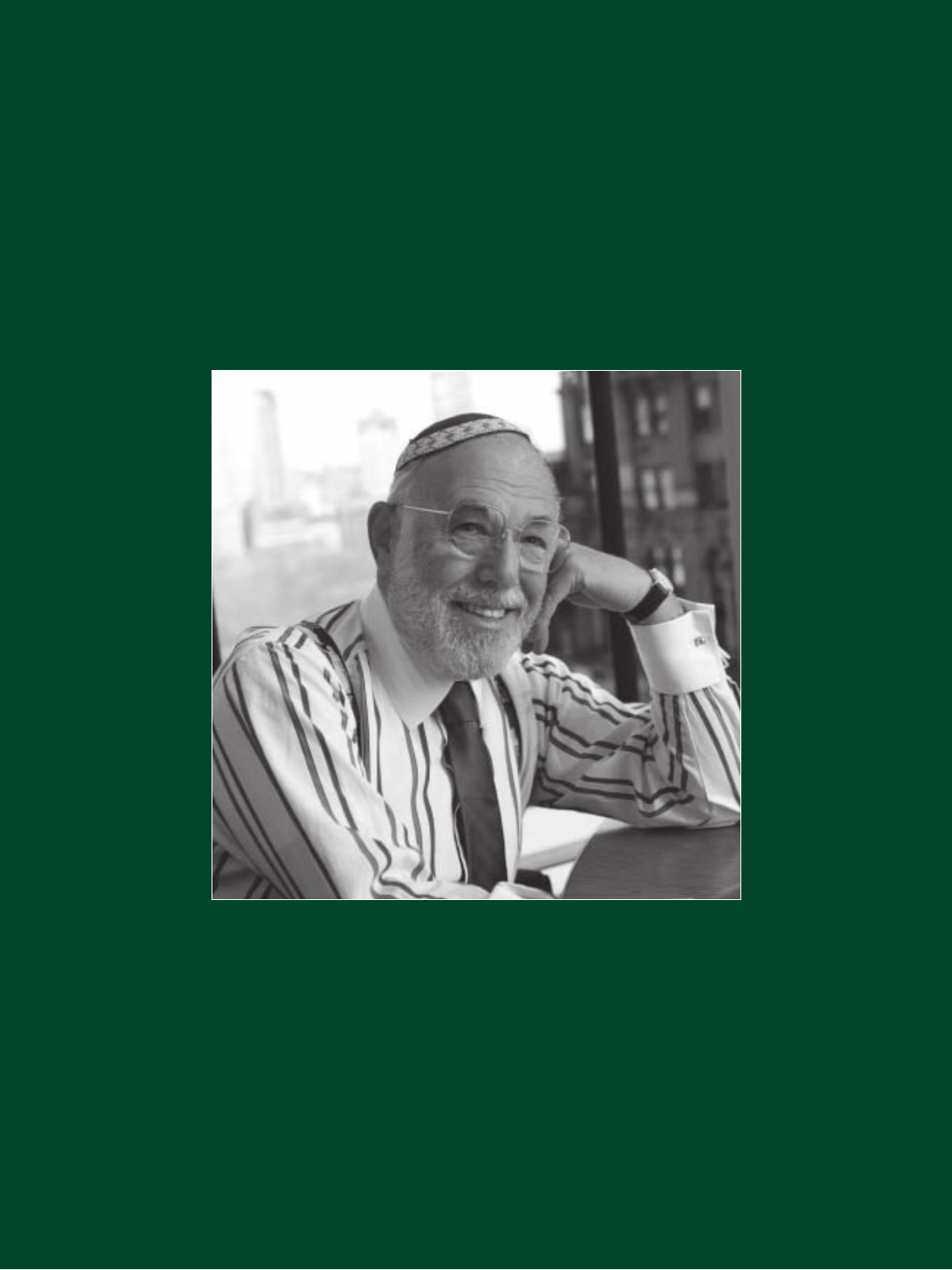*He was spiritual even before he was Orthodox, and he was always looking for something bigger and more important than himself to believe in.*



He wasn't in his room; he was in intensive care. I went over to his bed and he smiled and held my hand. I said, "The football game is on today, why don't I stay and we'll watch it together?" Again he smiled and held my hand, and we talked a little bit about my father.

I did most of the talking, and he nodded off now and then. Our board meetings were over, and we had intentionally transcribed sessions that would interest him.

So I asked what he thought about our decisions. He paused for a moment, took off his oxygen mask, and said, "You and Lew sure \_\_\_\_\_ up the company."

We both laughed that sweet-talking Zalman's generous and loving self was still vital and he was on the road to recovery.

But we were wrong. In little more than a month, he was dead.

The famous opera composer Giacomo Puccini was stricken with cancer when he was working on his opera *Turandot*, which some say was his best. He made his students promise that if he couldn't finish the opera, they would finish it for him.

Shortly thereafter he died. His protégés studied the opera carefully and the piece was completed, the promise fulfilled.

The world premiere was conducted by Puccini's favorite student, Arturo Toscanini. When the opera reached the point where Puccini had put down his pen, Toscanini stopped the music and put down his baton. With tears streaming down his face, he turned to the audience and said, "Thus far, the master has written."

Then Toscanini picked up the baton again and smiled through his tears and exclaimed, "But his students finished his work." And I, too, smiling through my tears, say, So must we. ■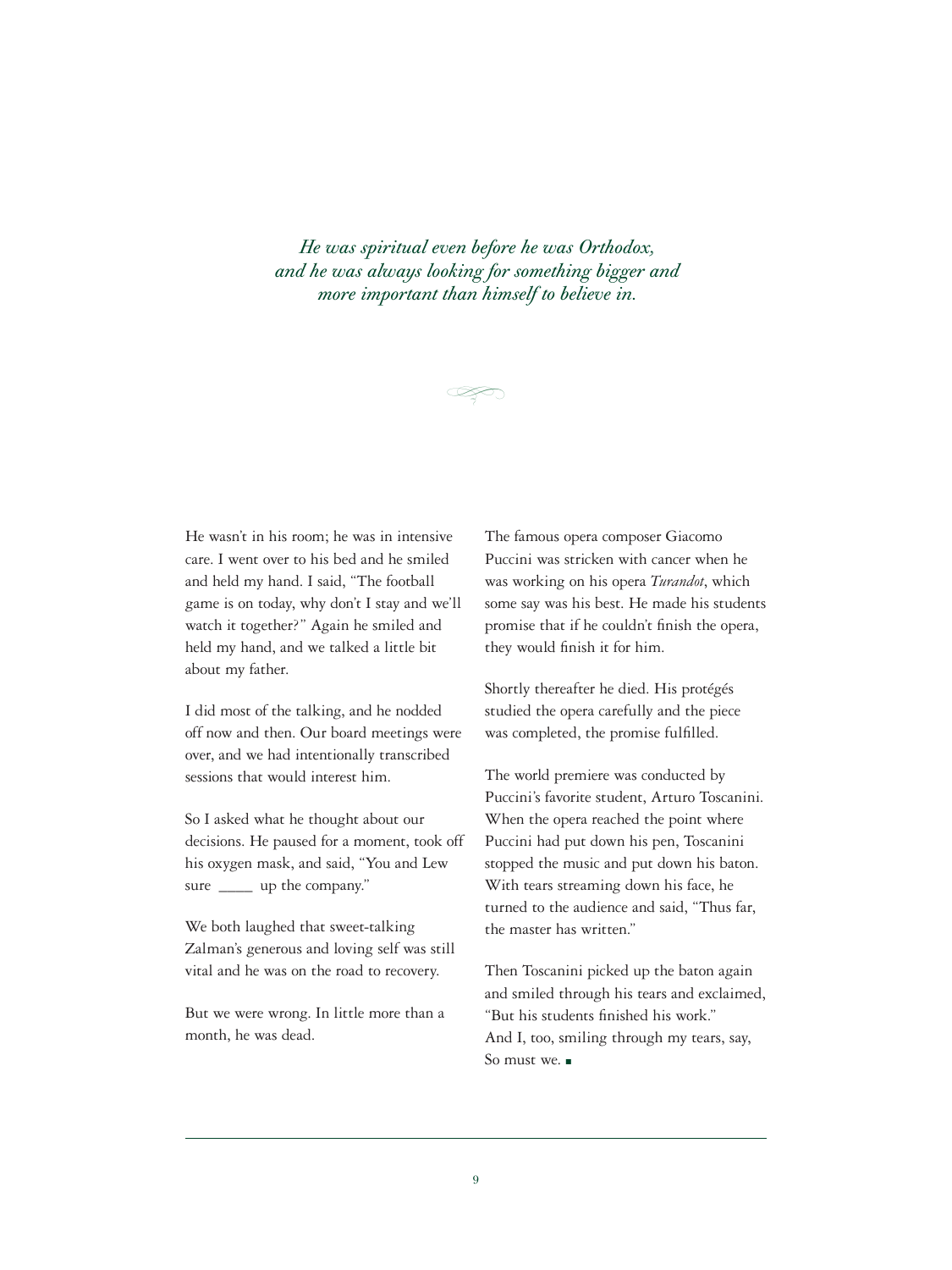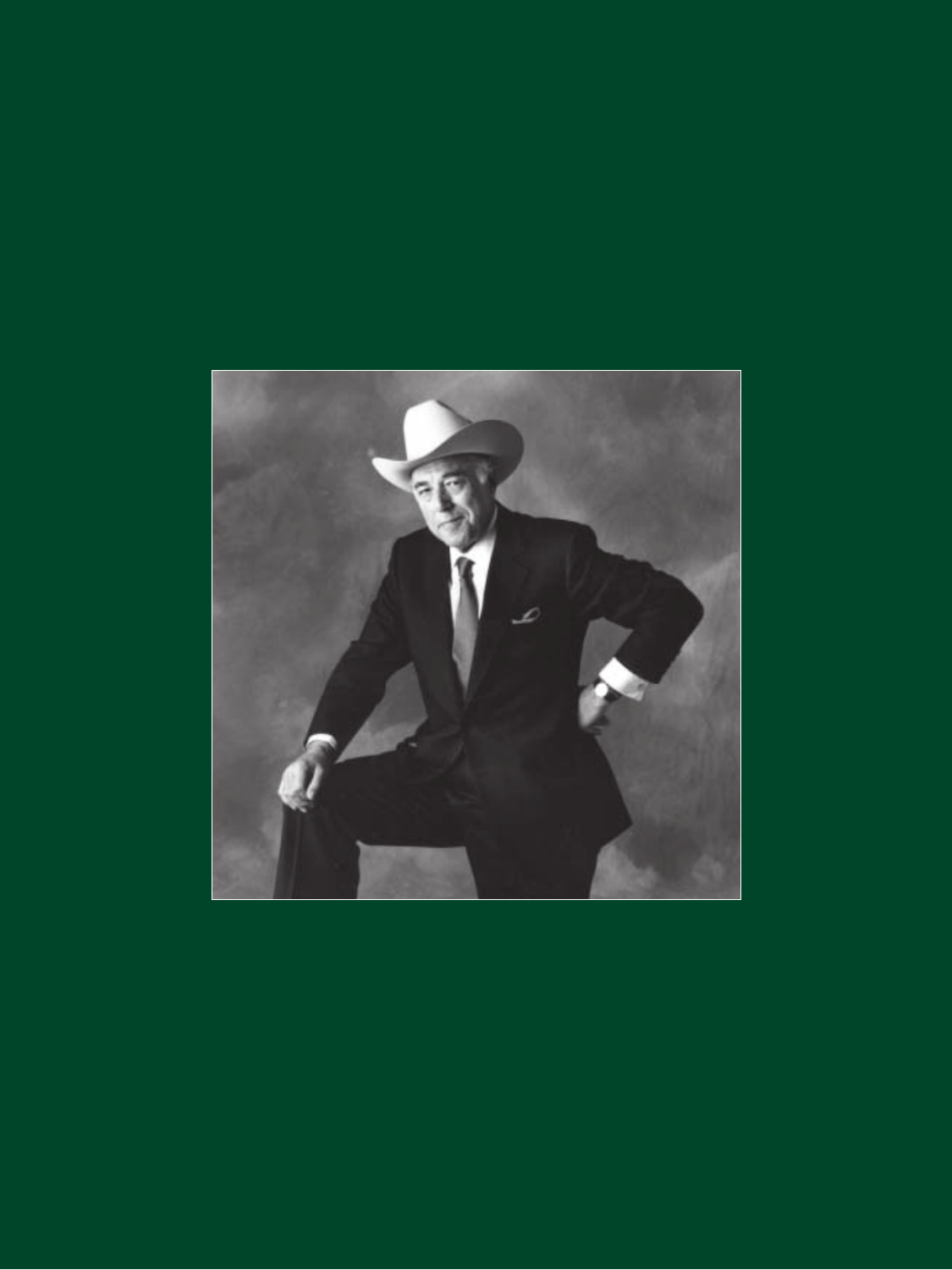IN MEMORY OF ZALMAN CHAIM BERNSTEIN FROM THE MEMORIAL SERVICE HELD AT CARNEGIE HALL *February 19, 1999*



#### By Kevin R. Brine Executive Vice President, Sanford C. Bernstein & Co., Inc.

Zalman C. Bernstein founded a firm<br>in 1967 which is today one of the most preeminent research and investment management companies in the world.

For many of us who were fortunate to work closely with him, his larger-thanlife personality, emotional strength, physical vitality, and energy level were an unforgettable life experience.

No one who had any interaction with him failed to come away with some humorous, provocative, and memorable story that made meeting him meaningful.

But today I want to focus less on Zalman Bernstein's personality and more on his passion for business, for building a great business—in short, some of his legacy that is encoded, like a gene, in the organization that he founded and that all of us in Carnegie Hall today and in our offices around the country listening in are part of. Zalman Bernstein, the strategic thinker.

Zalman Bernstein, the entrepreneur who built a unique corporate culture.

And Zalman Bernstein's approach to recruiting and inspiring talented people. Let me start with people.

What was the special gift that Zalman had for spotting talent? As anyone who interviewed with him can attest, his charisma was so strong that he had a unique ability to open people up and let them reveal themselves.

But more than that, he was looking for a very particular kind of person to work at his company.

Let me let him tell you in his own words. I quote him as he describes his approach to screening candidates, his care in interviewing them, what he looked for.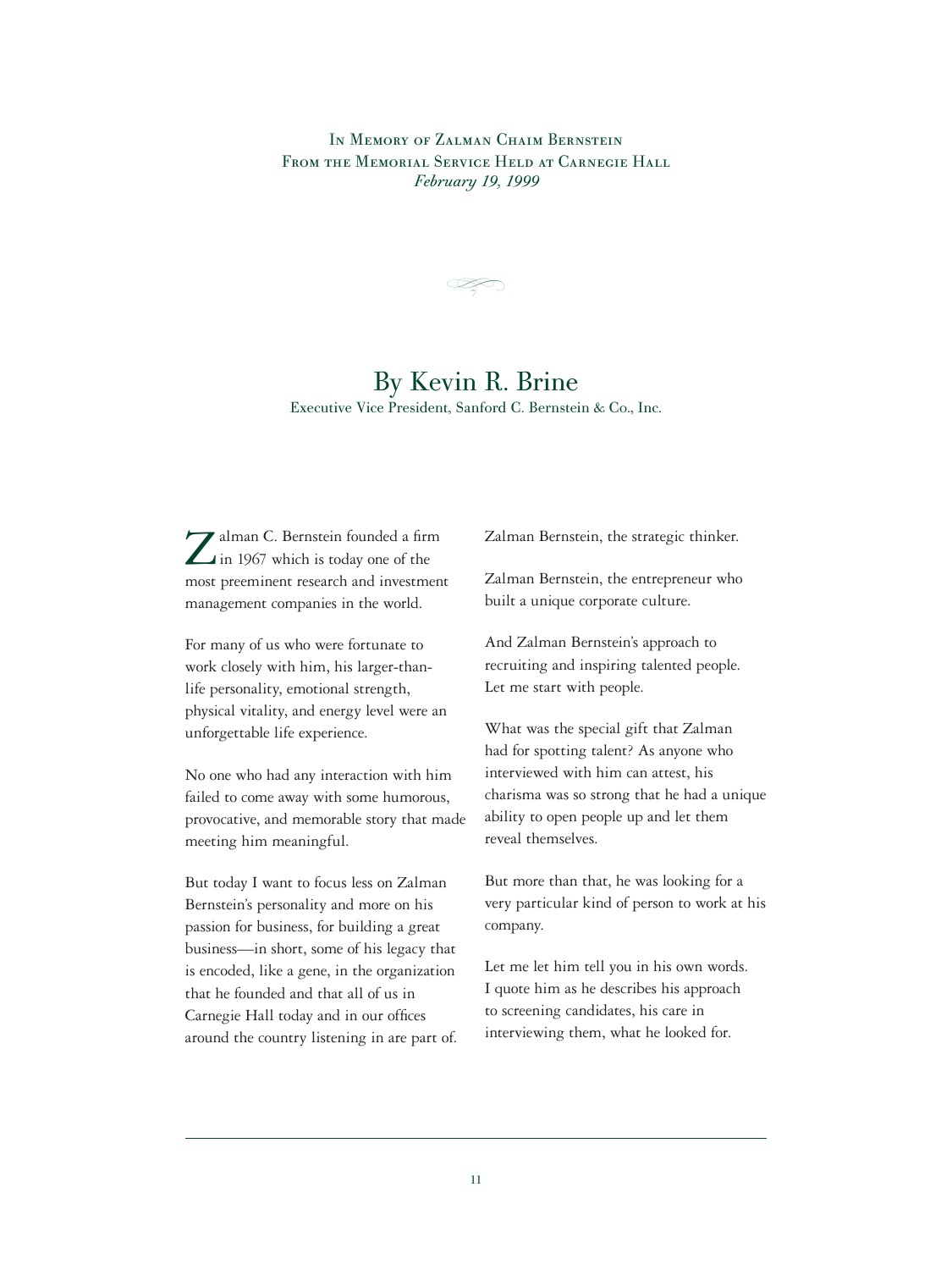*"One of the things we look for in hiring people—intelligence at a high level is assumed—is motivation. A drive to excel. A drive to shine. A drive to achieve more than the job calls for. The obsessive desire to win."*



He said: "I remember when I applied to the Harvard Business School in 1947. There were 11,000 applicants. I was lucky to be one of the 400 chosen. On the first day we were told, 'You have made it-only one or two out of this class will fail, because you have been preselected very carefully.' We also [at Bernstein] like to preselect carefully.

"One of the things we look for in hiring people—intelligence at a high level is assumed—is motivation. A drive to excel. A drive to shine. A drive to achieve more than the job calls for. The obsessive desire to win."

Zalman knew how to pierce the résumé and use his own radar to discover, as he said, the motivation of people. This care for the deeper aspects of what drives someone to succeed was one of his most inspiring gifts.

Zalman, who started this company from scratch, knew that a corporate culture is like an organism, that the sum of a group of people working together is greater than the

skill or talent of each individually, and that the organization itself breathes a kind of energy and spirit after a time.

Now, in one sense, Zalman's passion for building a culture was simply an expression, an extension of his own larger-than-life ego—his enormous self-confidence and belief in himself.

So part of this culture was the green ink that came from his pen; the bee symbol [part of the Bernstein logo] that he delighted in philosophizing about and that was of course the first letter of his own name; and his delight in details such as the honey pot that the new employee received; and the partners' and employees' parties (where in the old days he would stand on the receiving line and greet every employee and his or her spouse personally).

As he put it, when the firm was smaller before he retired: "You will often find me wandering around the 22nd floor of the GM Building. I need to feel how things are happening at the firm. I know each person's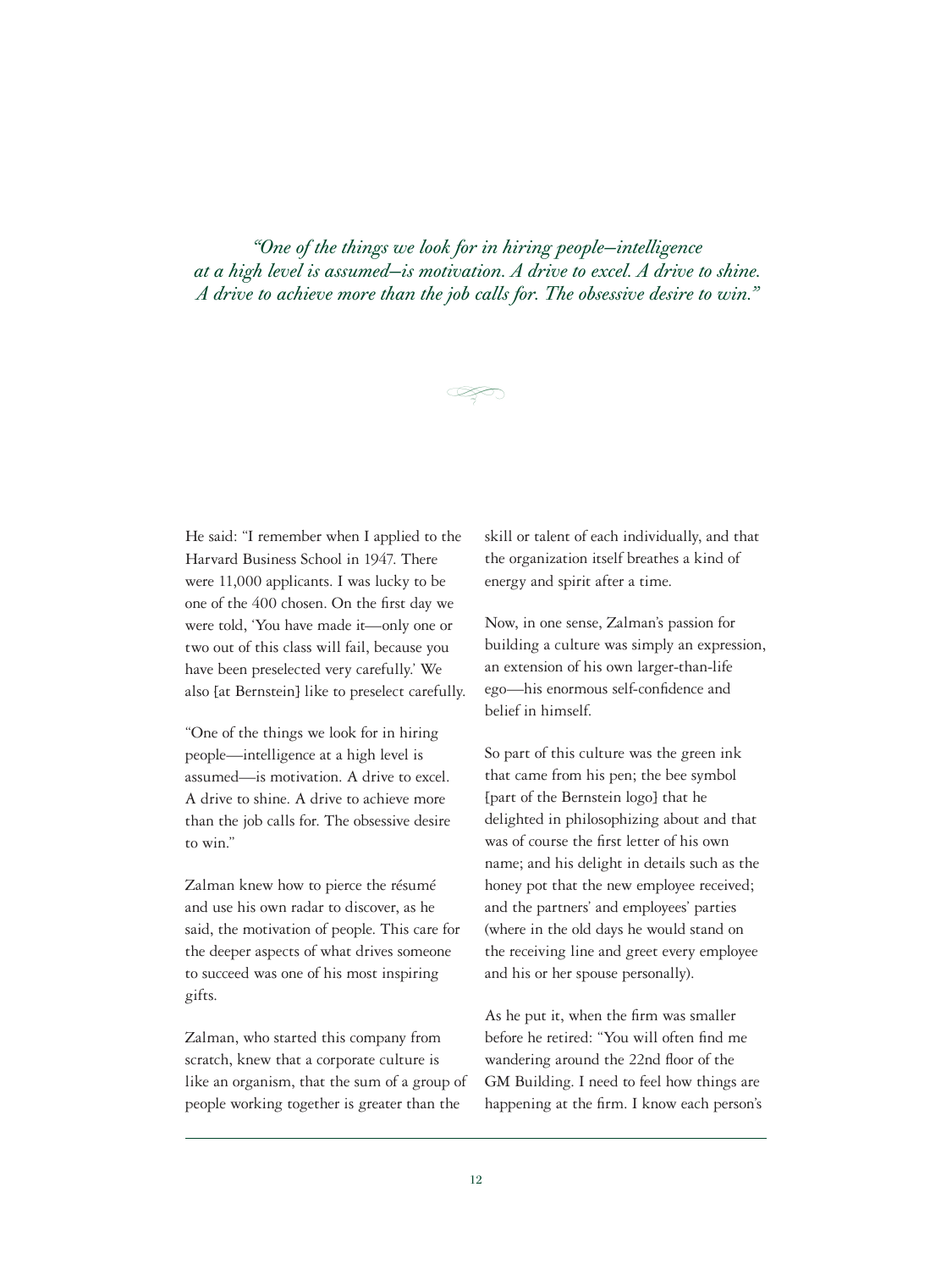name and what each does. I have to feel that it is a familial setting in contrast to our impersonal society. And I believe that our staff recognizes this interest and concern for each and every one of them."

A strong corporate culture is based on a common goal and a shared sense of value, but most of all, on a common personal passion for being part of something great. And Zalman knew that with his attention to detail—colors, logos, Beegrams—and, most important, his own personal commitment, the corporate culture could grow and thrive.

Of course, sometimes his passion to control the firm's environment went to humorous excesses—such as the time that he became convinced that the best place to staple paper documents was on the top right corner, instead of the customary top left corner, and issued a royal edict that all documents should be stapled on the top right and, of course, copied on two sides.

However, in many cases his passion for detail—and the symbolism of things—was part of his style of creating our corporate culture.

Finally, and perhaps most important, Zalman Bernstein was a brilliant corporate strategist, and he founded the firm based on core beliefs about this business. In all his strategy and planning sessions, he would come back to a few big but important ideas about the firm he founded.

The first was that ours is a product-driven firm. The clients come first, and the quality of our products—whether it is our distinctive approach to fundamental

research, to our design of portfolios or product innovations to create the right balance of reward and risk for the client, or to using the state of the art of investment technology—is at the heart of our business strategy.

You cannot create a belief system about greatness without great products. This business is about sparing no expense and going to the furthest extreme to build true value-added products.

As extravagant, provocative, and even over the top as Zalman could seem with his throaty, booming voice and salty bluntness, his corporate vision was conservative at heart. He always looked at a new opportunity from the vantage point of:

- Does it improve what we do in our core competency?
- Does it make us better, he would often ask, to test a proposition?

Just think of the fact that after 32 years, we are still in the same core business that we began—research and money management.

Zalman's approach was to strategically pick a few spots and then excel at them.

And finally, a characteristic of Zalman's approach to strategy was that he believed in the courageous decision that often went against the common grain of thinking. As he put it: "We have often shown that there can be opportunities in a hostile setting."

Although he was conservative and deliberate, he had the courage to make the big transforming investment even if the odds seemed against it.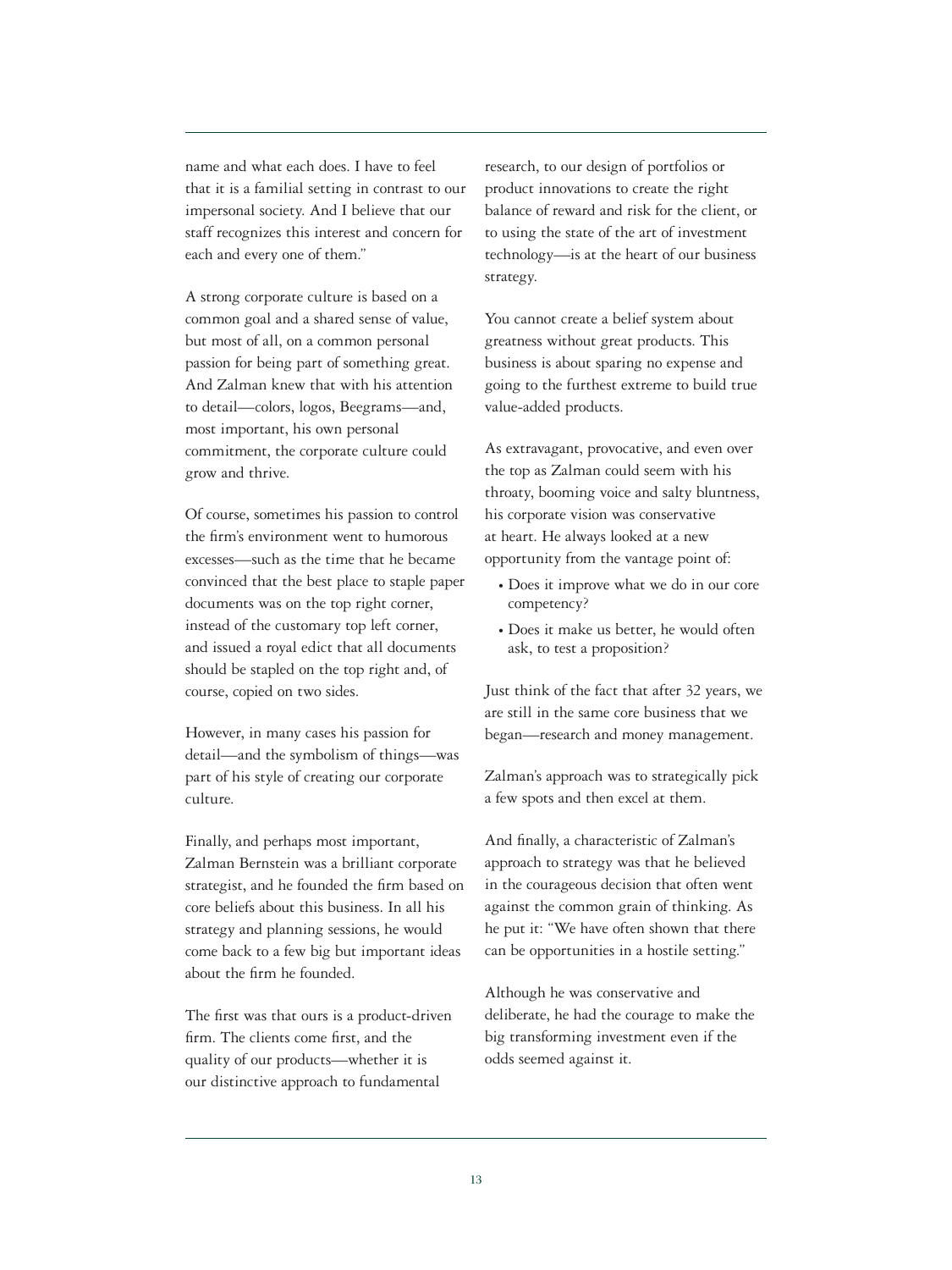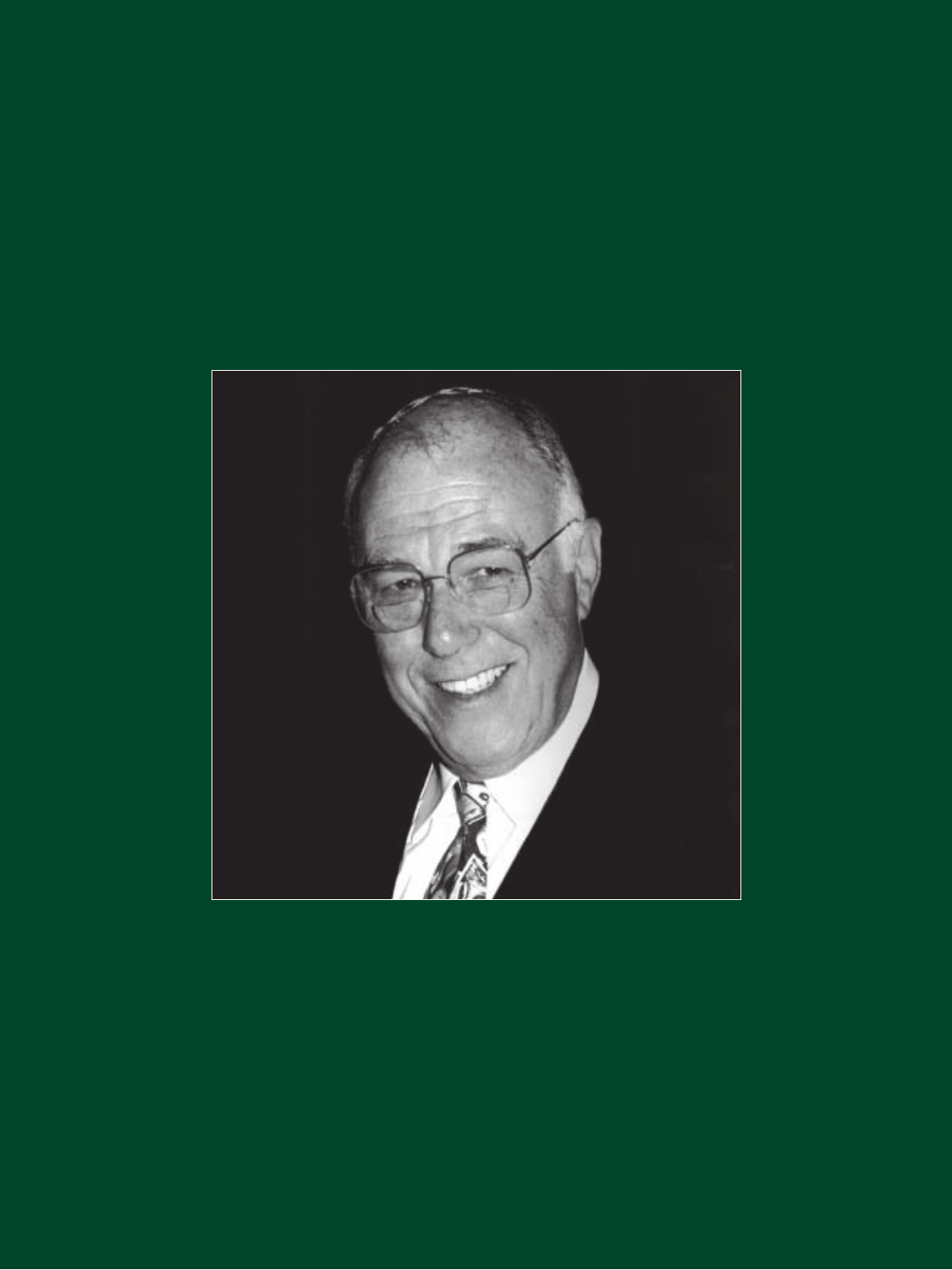*Finally, and perhaps most important, Zalman Bernstein was a brilliant corporate strategist, and he founded the firm based on core beliefs about this business.*



And he made three rather significant contributions to our business today:

- the expansion of the research department in the aftermath of the 1987 crash, when Wall Street was contracting;
- the national expansion of our private client business in the hostile investment environment of 1990;
- and his passionate advocacy for building our global expertise in the same time period, starting with a clean piece of paper to build a whole new global investment capability as an extension of our domestic research and money management skill set, even when this

considerable investment and utilization of the firm's talent had no short-term payoff.

Zalman had an uncanny way of positioning the firm for the future.

It's hard to do justice in a memorial such as this to such a remarkable businessman, business partner, and friend. But I hope that we in this room can build on his legacy and the skills that he brought to the company he founded—in business strategy, corporate culture, and hiring and recruiting—to bring our extraordinary firm to its next chapter  $\blacksquare$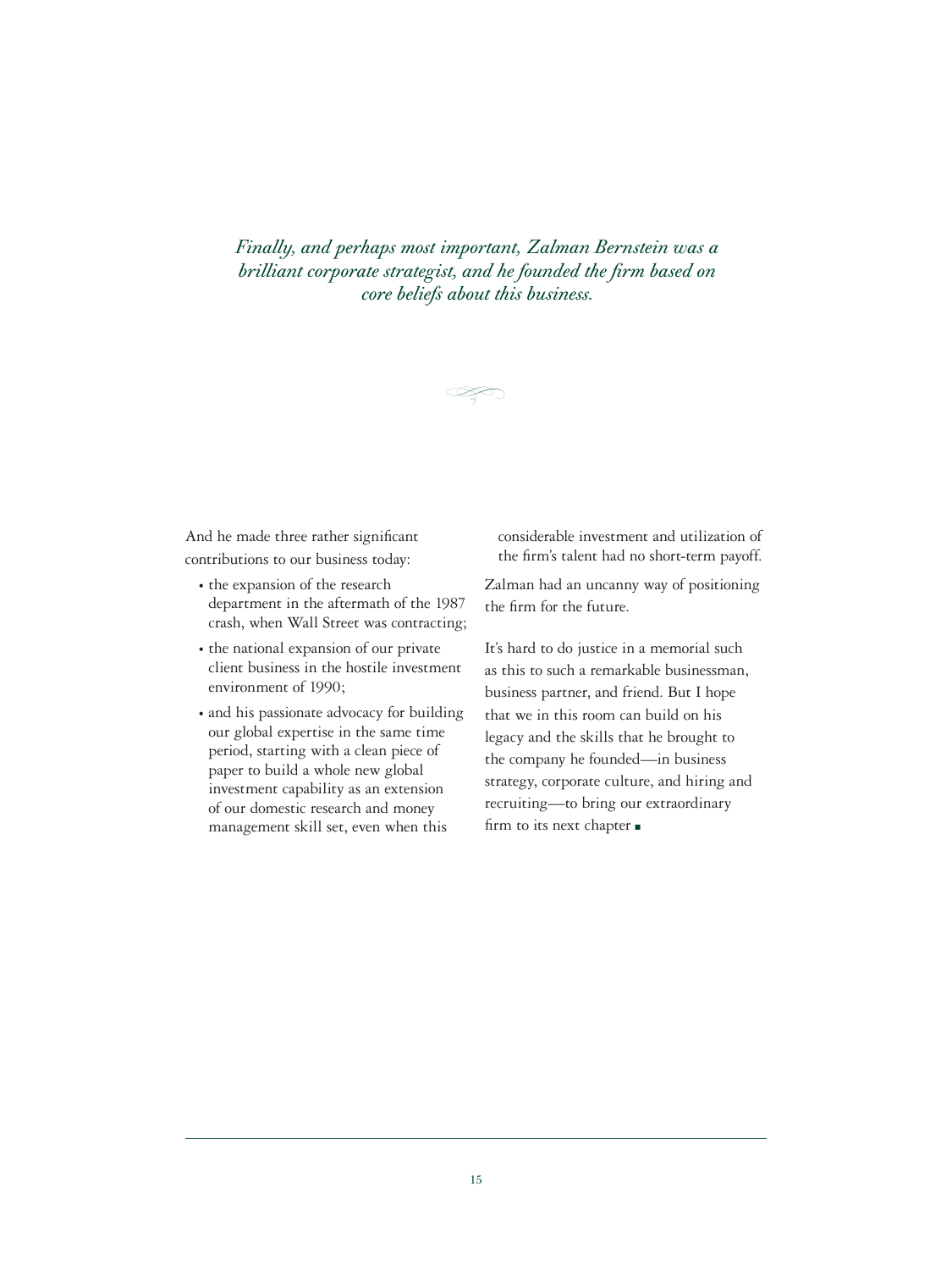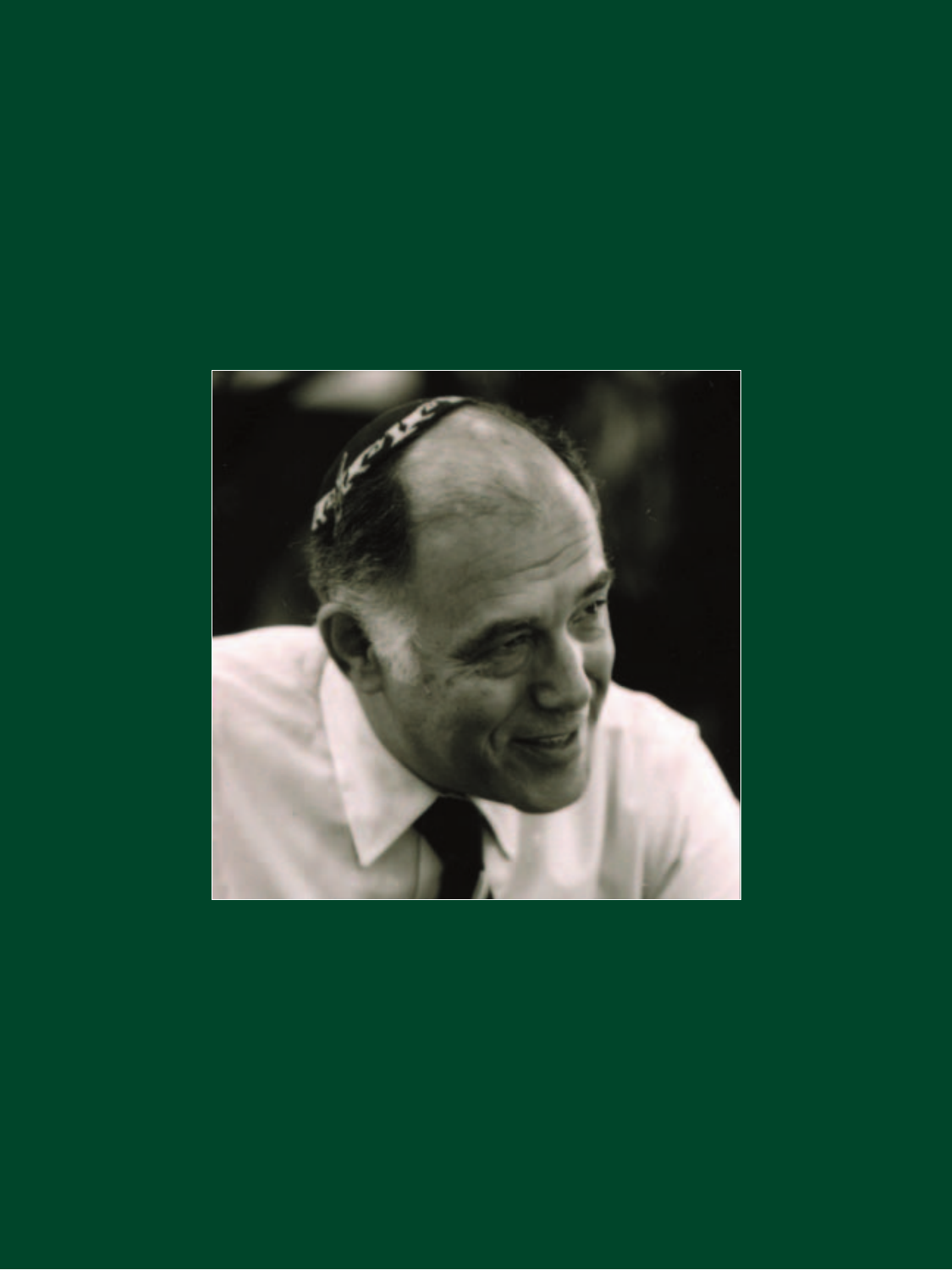Reprinted with Permission from *Jewish Action*, The Magazine of the Orthodox Union *Summer 1999*

### By Rabbi Shlomo Riskin

ego

Chief Rabbi of Efrat, Chancellor & Dean, Ohr Torah Stone Colleges & Graduate Programs

Zalman Bernstein, *z"l* [of blessed]<br>memory], was a remarkable Jew and human being whose multifaceted and ebullient personality expressed many paradoxes: He was an incredible character with incredible character; he was an aggressive and outspoken man of humility and anonymity; he could hurl blunt and outrageous ad hominem critiques one moment and could show profound sensitivity and concern to society's "forgotten" people the next; he was an international businessman and societal enfant terrible as well as a loving and caring friend who expended much time and energy in fostering personal relationships; he was passionately opinionated, but was constantly evolving and open to change; he was enamored of the color green (his office and home furnishings, even the ink of his pens, were all green) because it is the color of American dollar bills; but at the same time he was a committed *halachic* [law-abiding] Jew whose life decisions and fundamental values were determined solely by the necessity he felt to serve the Almighty, His nation, and His Torah.

In our very close relationship, Zalman taught me many things. The first lesson I learned from him, because of what he was and what he became, is that we dare never give up on any Jew, that "an Israelite, no matter how far astray he may wander, remains an Israelite" and always has the potential to return.

We first met some 25 years ago at the Lincoln Square Synagogue. I had just given a "Wednesday evening" lecture, at the end of which—in the presence of more than 500 people—an individual I had never seen before shouted out: "I like your style, Rabbi. It's too bad I can't become a member of your synagogue." When I asked him why he felt he couldn't join, he responded with candor and self-confidence—seemingly oblivious to the knot of people surrounding us—"I've been married to a Gentile woman for more than 20 years." When I asked him why a person in his situation would attend a lecture and even entertain the notion of membership in an Orthodox congregation, he opened his shirt and revealed *arba kanfot*, the ritual fringes. "My father died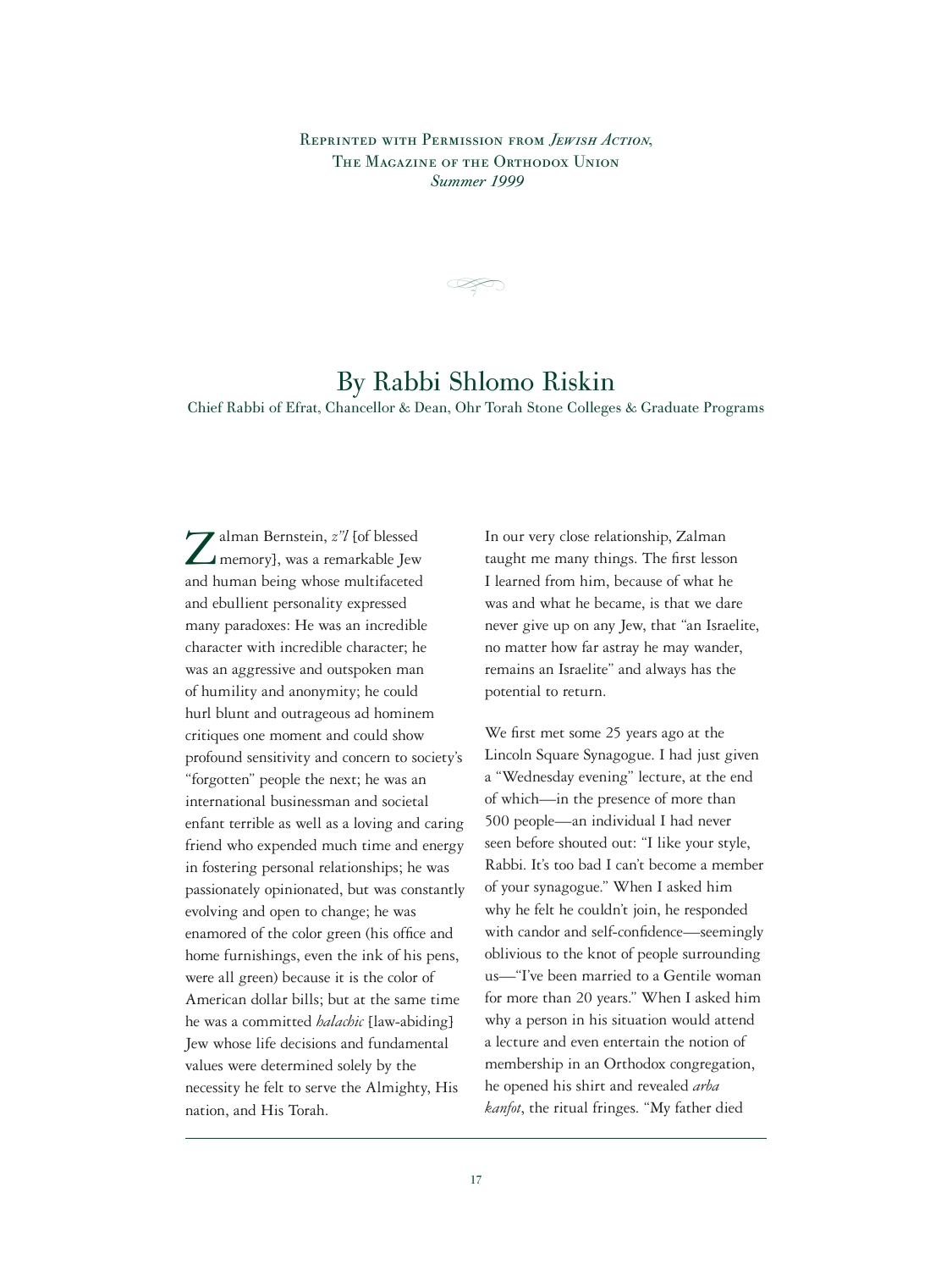a few months ago; he used to wear these tzitzit, so I decided to inherit them. I try to say Kaddish [prayer for the dead] every day."

I immediately thought of the Talmudic passage "the thrice daily prayers were instituted by our Fathers" (Berachor 26b). The usual interpretation is that our Sages are referring to the patriarchs, Abraham, Isaac, and Jacob. However, the Hassidic interpretation is that parents, when they pass on to the other world, institute for their sons the traditional prayers in a synagogue setting because of the obligation of the sons to recite the Kaddish. I therefore took a deep breath, whispered a silent prayer for Divine aid and forgiveness (for what I was about to suggest was against my own shul policy), and held out the possibility to this fascinatingly forthright visitor that he become a single member. With tears in his eyes he waved a checkbook in front of my face, asking what amount he should fill in. I made up an amount (I think I said \$75) but added the stipulation—which I thought of on the spot—that he had to learn Torah with me for at least one hour a week. We decided to meet the next day in his office at 1:00 p.m. As he handed me his card, he said, "Ask for the president of the company, Sanford Bernstein. That's me!"

I arrived at his plush, green ensconced Fifth Avenue offices the next day at 1:20 p.m.; his secretary, obviously expecting me, handed me a telephone, into which my newly acquired student bellowed from behind the closed door: "Rabbi, time is money; you kept me waiting 20 minutes, you'll now wait for me 20 minutes." Slightly taken aback, although not unmindful of the truth behind his chastisement (I certainly learned from him to be more prompt, although

I still fall short of his standards in this regard), I responded: "No, Mr. Bernstein, time is life, and life is far more precious than money. If you are otherwise occupied because of my lateness, I'll wait even two hours for you, but if you're punishing me, we can't waste the next 20 minutes without studying Torah." He came out smiling, and as he ushered me into his even greener office, he said, "I still like your style. I'll forgive you this time, but don't let it happen again."

I had brought two Bibles, and we sat opposite each other at his exquisitely designed green marble desk. He had ordered us lunch—a cheeseburger sandwich for him and a glatt kosher hamburger on a roll for me. A big sign above his chair ordered "No Smoking," but he was smoking the largest cigar I had ever seen. (In reply to my query about the contradiction, he said that "No Smoking" meant cigarettes. "I make and interpret the rules around here," he explained.) He had apparently informed his secretary that there were not to be telephone interruptions, and he actively participated in our Bible study with rapt attention and intense concentration. He would often inject incisive questions, and when he especially appreciated my reply, his response would be a rather colorful expletive.

After a while, he looked at me with concern. "What's the matter, Rabbi? You look greener than my wall!" Indeed, the room was beginning to spin and my temples felt as if they were about to burst. I weakly explained that the combination of the cheeseburger, cigar smoke, and raw vocabulary together with the Bible learning was a contrast that was more than I could manage. Zalman opened a window, put out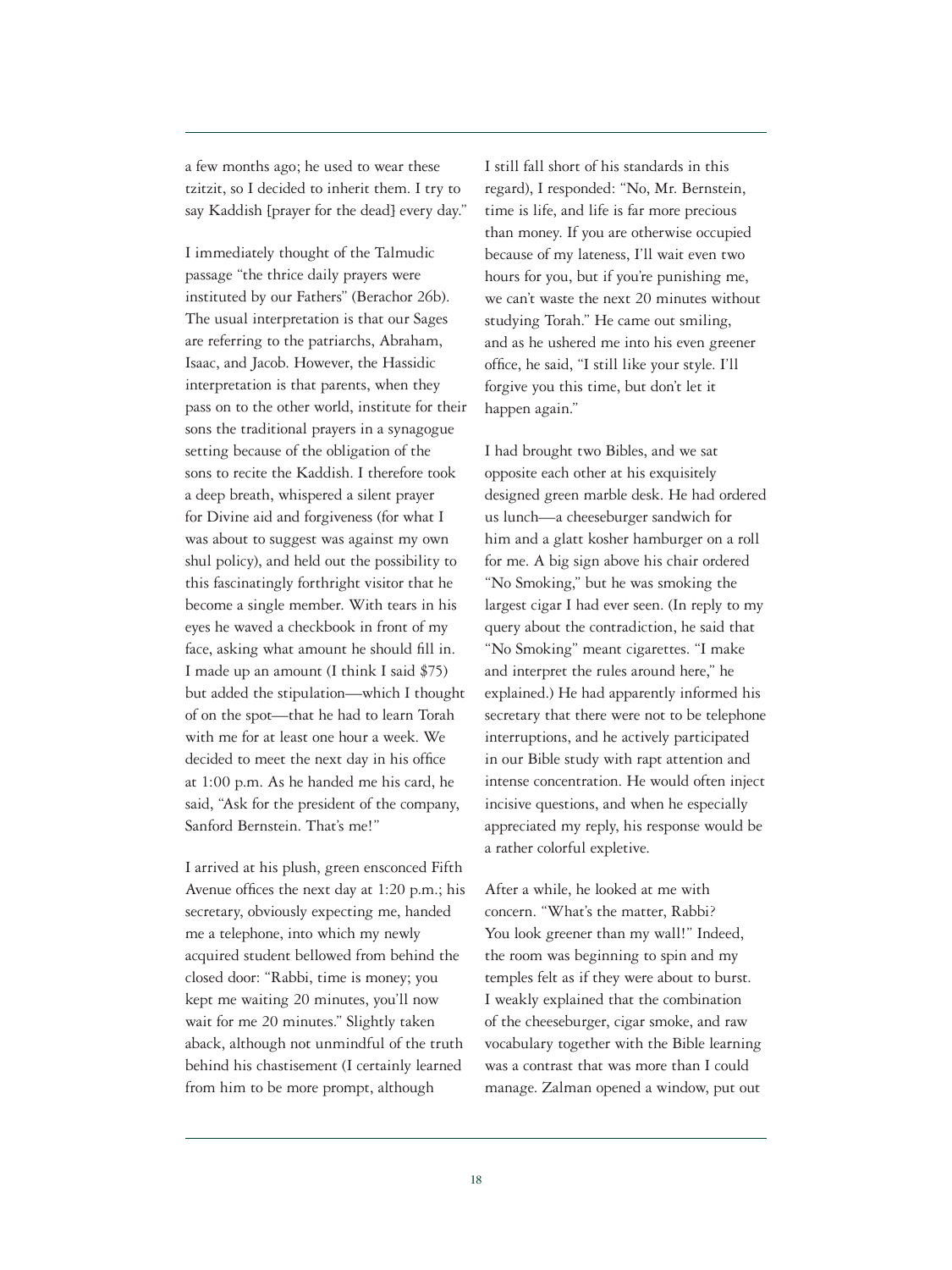#### *A big sign above his chair ordered "No Smoking," but he was smoking the largest cigar I had ever seen.*



his cigar, threw away the mostly uneaten cheeseburger, and offered to give \$180 to Hebrew University for every expletive he uttered. Since I was beginning to come back to myself, I substituted Chabad for the university. (Rabbi J. J. Hecht received a check for \$1,800 at the conclusion of that session, and he asked that I study with the "green *nadvan* [donor]" three times a day.) So began a most auspicious relationship in Torah for both Zalman and me. . . .

The second lesson I learned from Zalman is the importance of a burial place—and the possibility of drawing inspiration from the graves of the righteous. From a certain perspective, a connection between living individuals with grave sites of those who have passed away is an affirmation of Jewish eternity and the continuity of the generations. As long as one has descendants and disciples who live in accordance with one's example and teaching, one lives eternally and continues to influence even beyond the grave. Thus our Sages teach us that Caleb ben Yefuneh had the strength

to withstand and defy the evil report of the 10 scouts because he first visited the grave of the Patriarchs and Matriarchs in Hebron and became duly inspired by the experience.

Shortly after Zalman and I began studying together—and he was soon attending Sabbath services regularly and putting on tefillin [small leather boxes containing scriptural passages] every morning—he asked me to acquire a single grave site for him in Israel. I was then spending the summers with my family on Kibbutz Ein Tzurim, and so I easily arranged with the *chevrah kadisha* [burial society] in Jerusalem for a grave on the Mount of Olives cemetery. True to form, I received a telegram with 12 hours' notice that Zalman was coming to inspect his newly purchased acquisition. The following scorching summer's day, Zalman, a member of the *chevrah kadisha,* and I met outside the gate of Mount of Olives; as a *Kohain* [priest], I remained behind as the other two entered for the inspection. I could hear Zalman shouting, but I couldn't make out his words; I could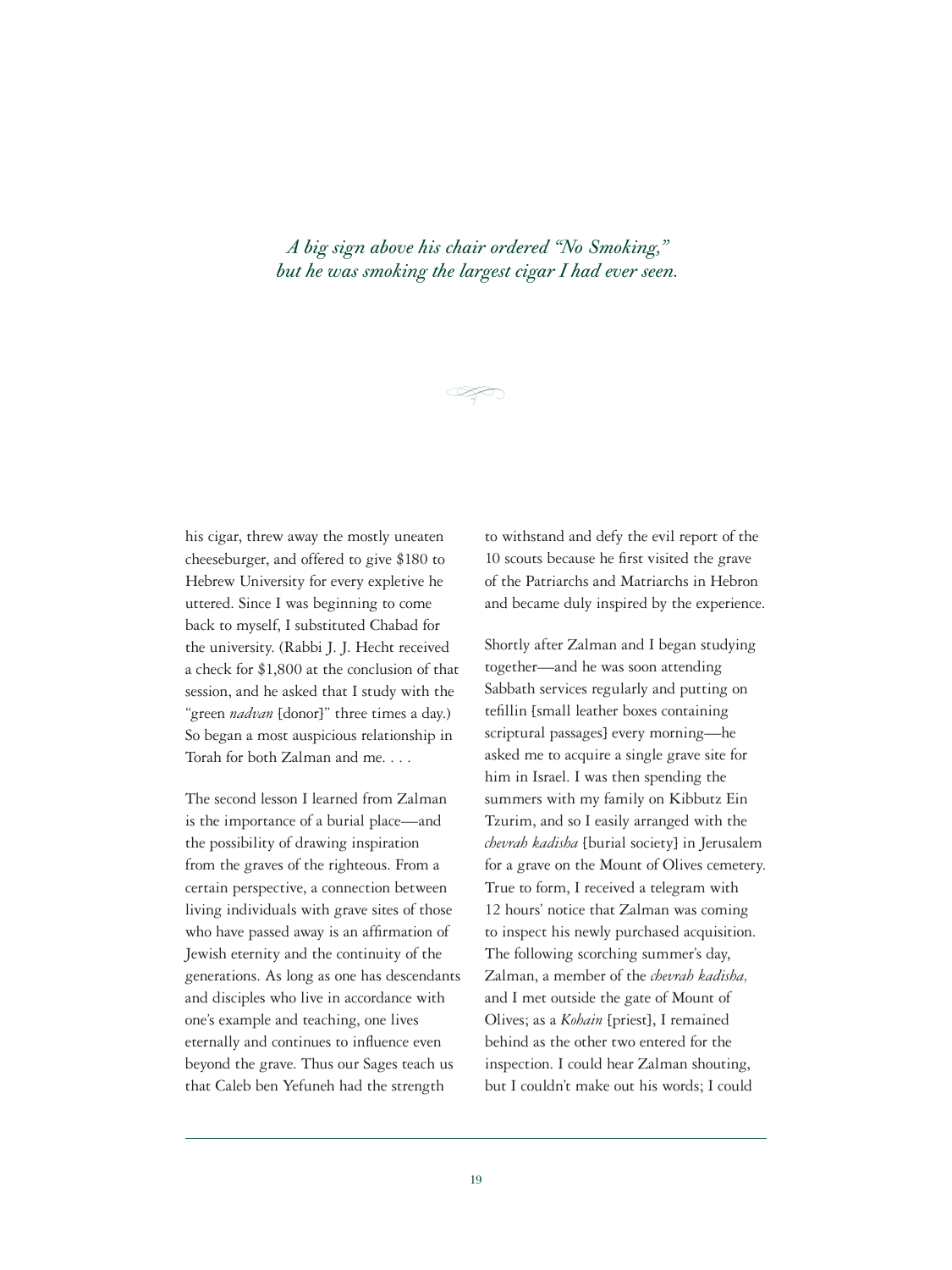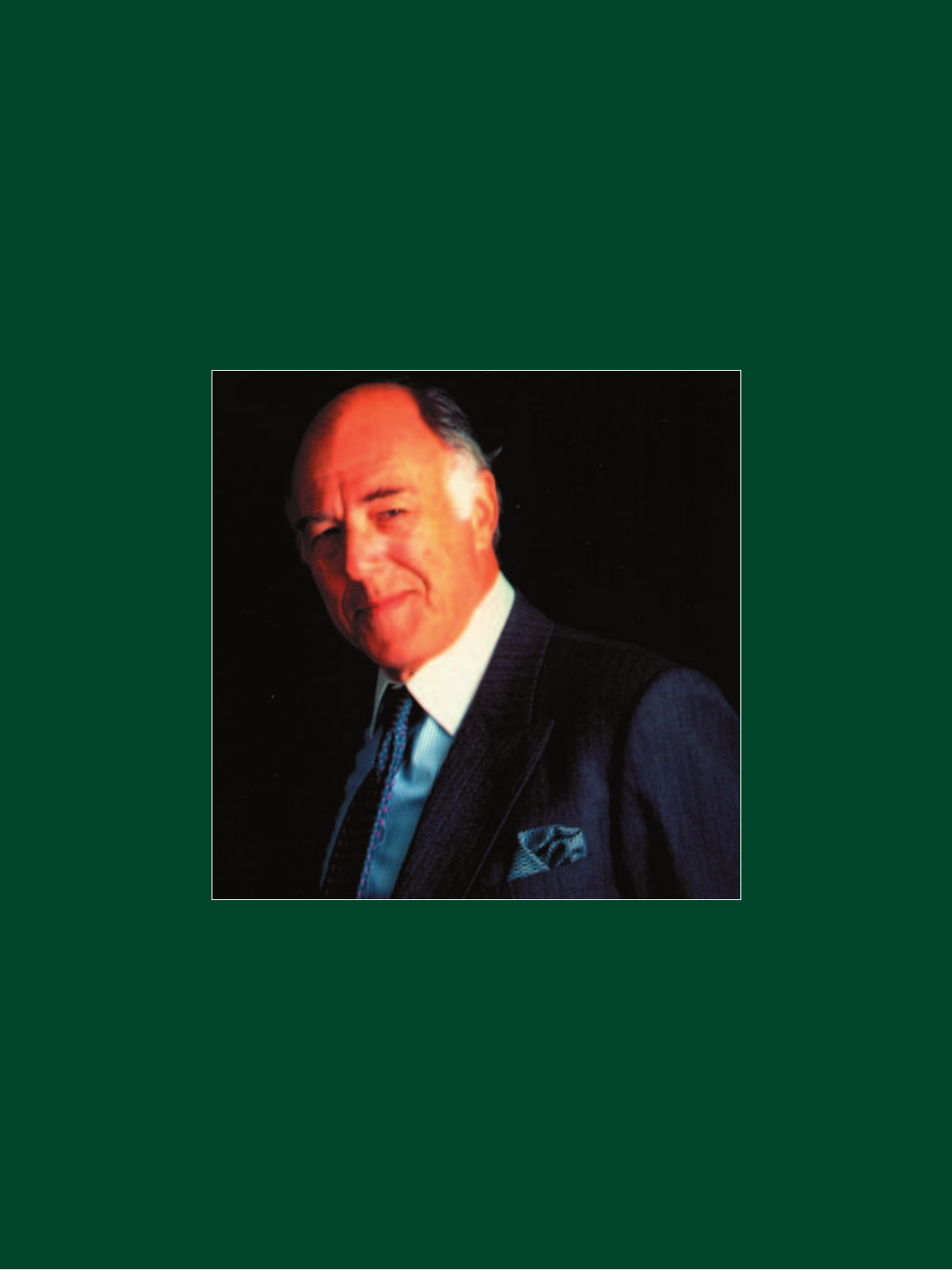see him running between the graves, but I had no way of understanding his intentions. At length, an angry Zalman and a perplexed *chevrah kadisha* member met me with the report. "I can't see the Temple Mount from the grave you acquired for me," bellowed Zalman. "It is totally unacceptable." He did find a suitable grave site—available for purchase—with an unobstructed view of the Temple Mount, but it was very close to the grave of Rav Avraham Yitzchak HaKohain Kook, one of the greatest Torah intellects and pious religious leaders of our generation. Both the member of the *chevrah kadisha* and I understood that given Zalman's marital and religious status, such a grave site was totally inappropriate. I tried arguing that after 120 years, Zalman wouldn't be seeing anything from down below in any case, so that his view from the grave was totally irrelevant—but to no avail. Eventually, a frustrated Zalman left the cemetery as well as Israel with hardly a good-bye.

The following week I received a letter from my friend, with an apology together with an explanation. "I'm not concerned about the view for myself," he wrote, "but before I met you and studied Torah, I made a mess of my life and had no message of inspiration to impart to my children. However, I ordered the grave in the hope that all was not lost. I felt that perhaps if, after 120 years, my children will visit my grave and gaze upon the holiest site in the world, where Abraham was ready to sacrifice Isaac and where generations of Jews offered prayers and gifts to G-d in the Holy Temple, they may become imbued with the ideal of sanctity which I could not give them in my lifetime. . . . " I translated his letter into Hebrew, brought it to the *chevrah kadisha*,

and told them that I had every indication to believe that by the time the grave site was used, Zalman's religious development would be such that Rav Kook would be proud to have him as a neighbor. They sold him the plot—and Zalman began to study and became deeply influenced by the teachings of Rav Kook for the rest of his life.

Zalman continued to evolve and grow in Torah and Commandments. He married a religious Jewish woman, attended to the Jewishness of his children, and became a fully observant Jew. Eventually, he moved his major residence to Jerusalem. There he made a new beginning, and the home he and his devoted and elegant wife, Mem, established became a model of hospitality, a meeting place for Torah scholars and classes, a magnet for yeshiva students and *baalei teshuvah* alike. Through the Avi Chai and Tikva foundations, which he founded and funded, his *tzedakah* [charity] enabled many struggling businesses to prosper and countless Torah and outreach institutions in the United States and Israel to develop and grow. He was the spirit behind the highly visible public relations effort to bring religious and secular Jews closer together, called "Tsav Pius" [Order for Conciliation], and he spared neither time nor expense in encouraging initiatives to make the sacred texts more accessible to every Jew. From Zalman's perspective, Jewish tradition was too important and too universal for it to become the property of the Orthodox alone.

He never agreed, however, to accept an organizational dinner Guest of Honor tribute or to have any institution, school, or program bear his name. As much as he fostered a high profile and larger-than-life image in the business and social worlds,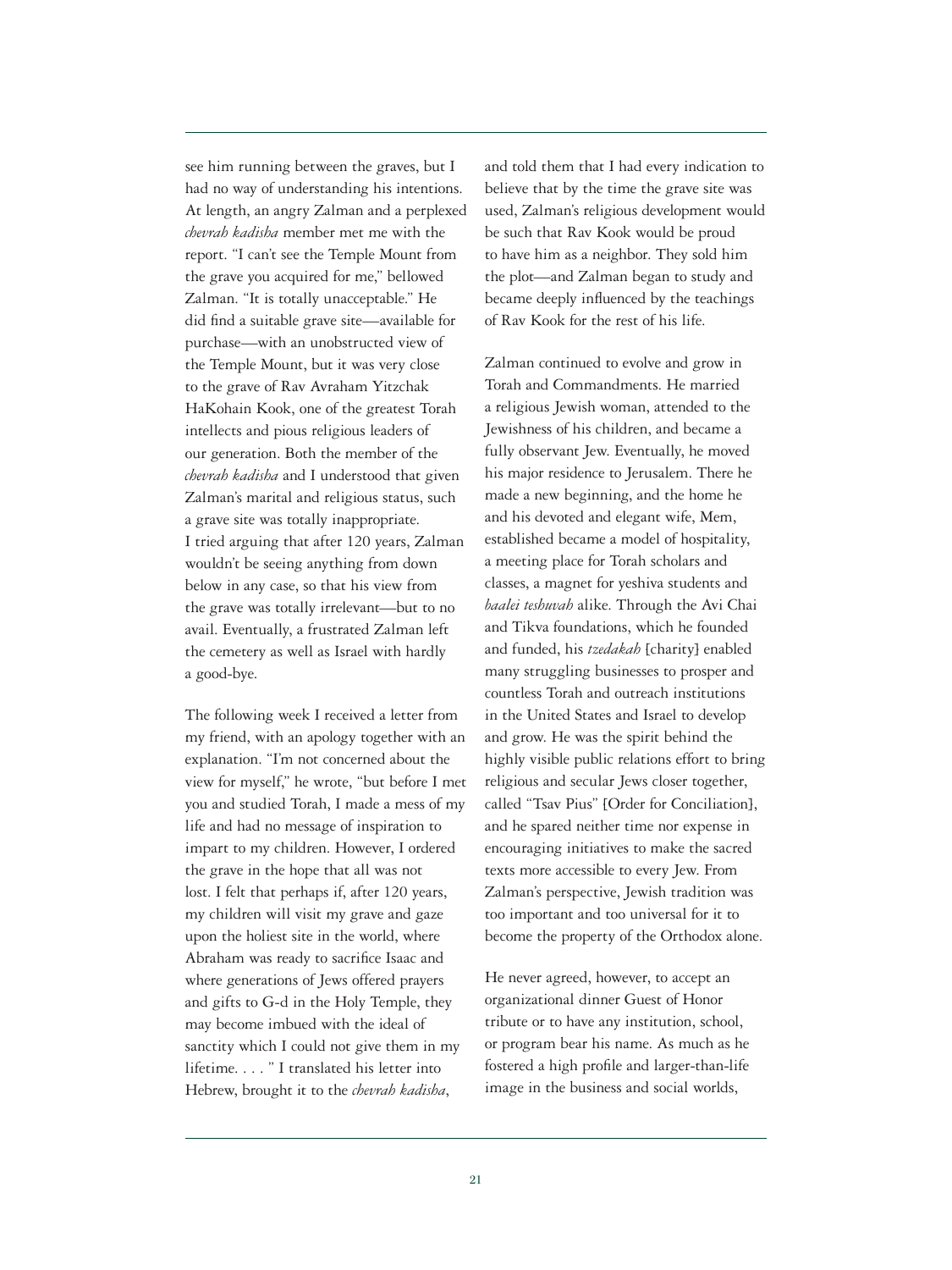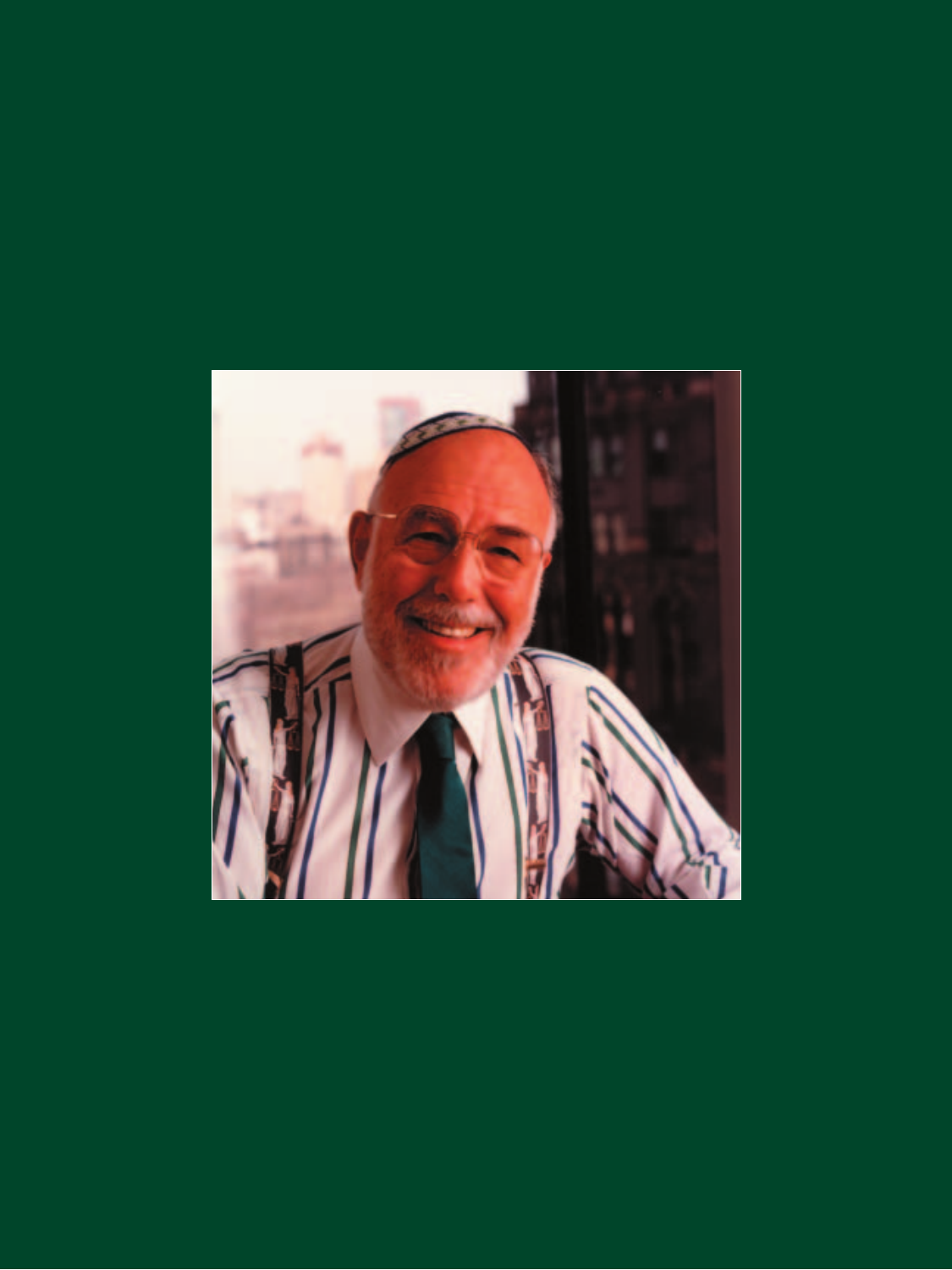*"I can't see the Temple Mount from the grave you acquired for me," bellowed Zalman. "It is totally unacceptable."*



so did he zealously guard anonymity and humility in the worlds of Torah and *tzedakah*; in effect he was teaching that the pursuit of true success in God's eyes is the exact antithesis of what brings success in the world of finance and industry.

Just as Zalman was initially brought back to Judaism by the traditionalism of his father, his major goal in life was to bring all the Children of Israel back to their Father in Heaven. And despite his impatience with stupidity and politically liberal ideologies (the two were interchangeable in his eyes), he felt a deep connection to every Jew, no matter where he or she stood on the

religious or political spectrum. Although he waged a difficult and courageous battle against cancer during the last two years of his life, in many ways his final months were his most peaceful and fulfilled: He was grateful for and took pride in his wife, his children, and his accomplishments. It seems to me that the only reason he agreed to be taken by the Angel of Death was that he decided it was time for him to convince the Almighty to finally dispatch Elijah the Prophet, who would at last "restore the hearts of the parents to their children and the children to their parents."

May his memory forever serve as a blessing. ■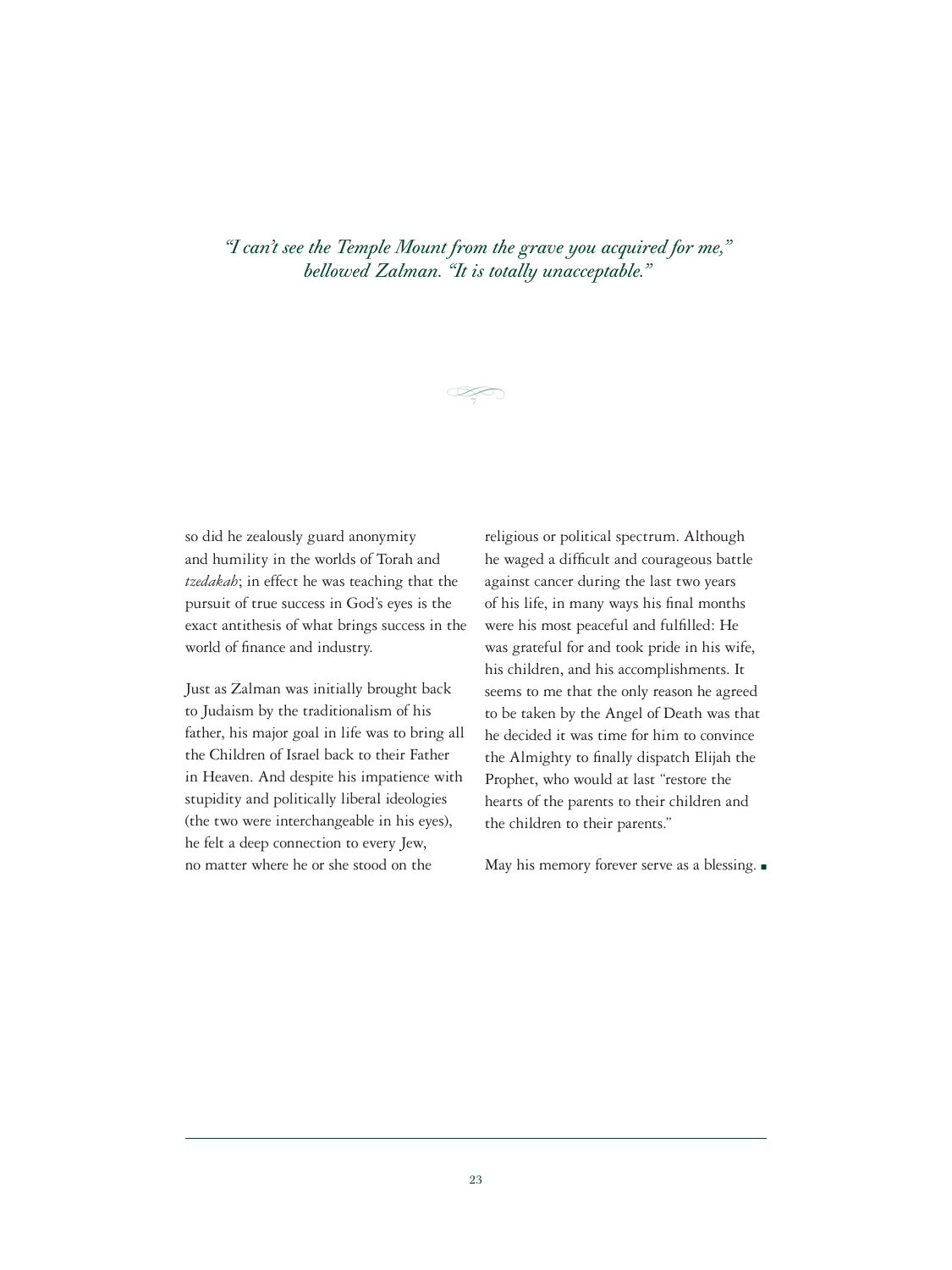Delivered at the Second Annual Bernstein Pension Conference *September 17, 1984*

## The People Who . . . By Zalman C. Bernstein

ego

Chairman, Sanford C. Bernstein & Co., Inc.

'y topic, "The People Who . . . ," aroused curiosity amongst my associates when they saw the program. They wondered what I was going to talk about. Well, let me unveil the mystery. I would like to talk about the people who—have The Royal Reach.

I thank Norman Lamm for the title, from a book he published in 1970. What is the royal reach? Maybe the best way to define it is to cite a few examples.

First, a biblical one from the Psalms: "One thing I asked from the Lord . . . to dwell in the House of the Lord all the days of my life . . . " David, the King, asking for the ultimate . . . a place in the House of the Lord, rather than solving his mundane problems of winning battles or creating prosperity. He had the royal reach.

Robert Browning, the famous poet, put it well when he said, "A man's reach should exceed his grasp, or what's a heaven for?" He had the royal reach.

From the movie *Flashdance*, to the aspiring dancer: "If you give up your dreams, you die." If you saw the movie, you know she had the royal reach.

Socrates, Plato, and Aristotle identified virtue and knowledge and maintained that if people only knew what is right they would do it, their lives would change, and that in the pursuit of wisdom was the highest and happiest life. Those Greeks had the royal reach.

So, what is the common thread that ties all these examples together? The common thread is a majestic craving for nearly unattainable goals and sublime ends far beyond the petty daily ambitions that plague us all. Frankly, my job is to develop the royal reach at every level in our company.

One thing I learned in raising children is that telling them something doesn't mean very much. The same applies in business. It is showing that counts. Being a model and an example is the way we at the head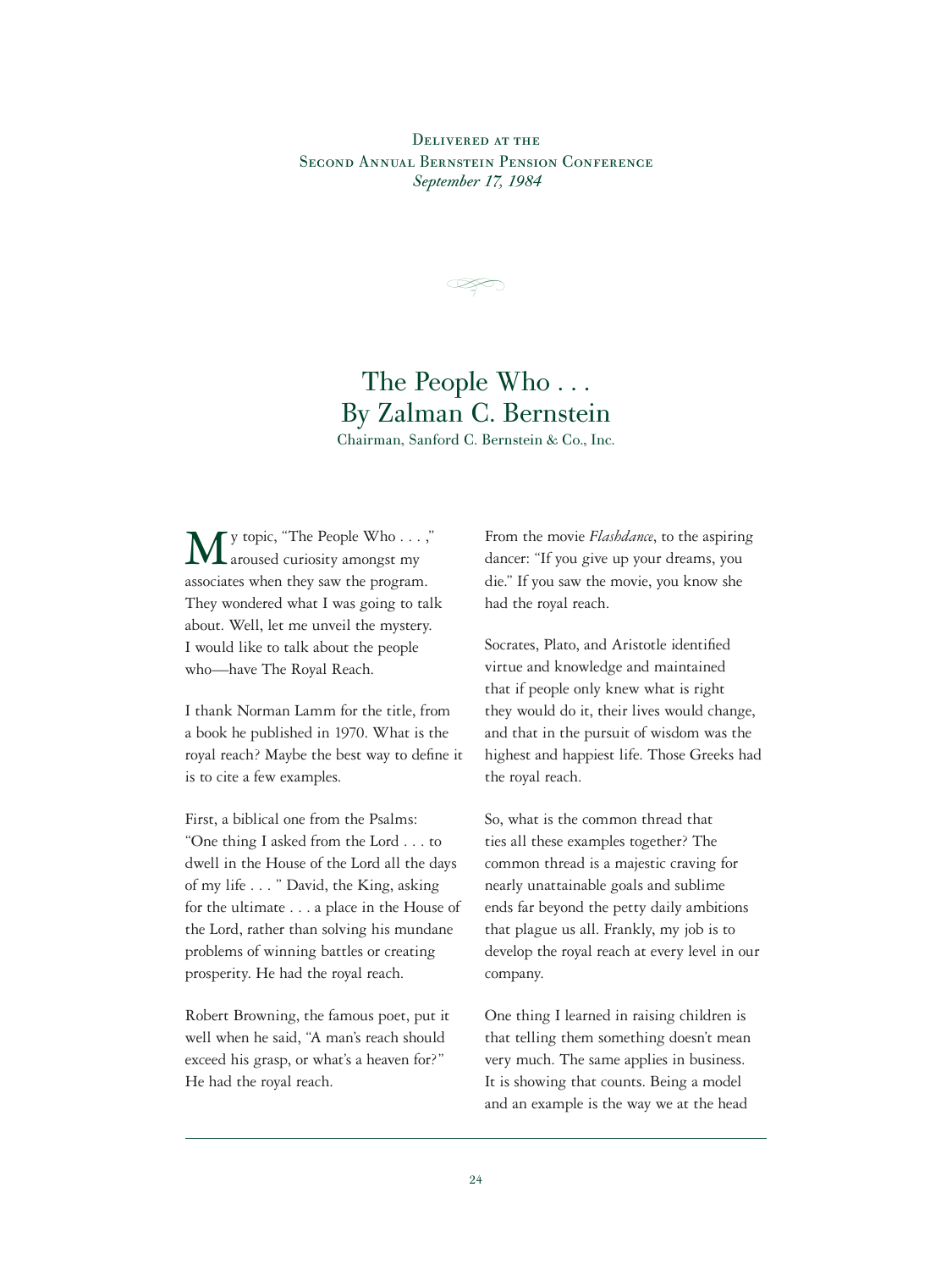of our company motivate others. Some of the things we do to create the Bernstein environment: Promoting a strong work ethic, a developed sense of humor, setting high standards for every little detail, letting all around us see that we struggle for excellence, and then training our own helps a great deal. From answering the telephone properly to having an exciting, valid investment-management process is the mosaic of the royal reach we try to instill.

We try to convince everyone in our organization to reach for the stars—no matter how menial or repetitive their tasks may be, we try to give meaning to their lives when they work at Bernstein. Be it a receptionist or our chief investment officer, working at Bernstein is an exciting experience. My job is to keep it that way. To keep an atmosphere where ideas are constantly flowing from one Bee to another.

Selecting and retaining personnel are functions that are the prime responsibility of a chief executive officer. I remember when I applied to the Harvard Business School in 1947. There were 11,000 applicants. I was lucky to be one of the 400 chosen. On the first day we were told, "You have made it—only one or two out of this class will fail, because you have been preselected very carefully." We also try to preselect very carefully in the process of hiring, training, and indoctrination and then keeping our staff current as to our policies. There is a challenge to not only myself, but to all of the senior and operating management of Bernstein.

One of the things we look for in hiring people—intelligence at a high level is assumed—is motivation. A drive to excel.

A drive to shine. A drive to achieve more than the job appears to call for. The obsessive desire to win. And, in addition to being smart and driven, being pleasant to have around. I have said many times that the only asset we have is our people. From research, which is our calling card, to every interface you have with Bernstein personnel, we try to exemplify the royal reach. It's presumptuous, I know, but after thinking about the various exchanges you or your associates have had with any of our professional and support staffs, I hope you feel they have the royal reach.

It's easy for the front-liners, the research people, the money-management group, our pension asset advisors. These front-liners are constantly in your view, and you know whether or not they have the royal reach.

But what you don't know about are all the people backstage. And these people, whom most, unfortunately, think of as backstage, are not only vital to the success of the services we offer you, but are critical for us in making sure the royal reach permeates Bernstein, and serves you, our clients.

If you have dealt with our lawyers, or our client services or operations staffs, or our computer scientists, or our secretaries (we think of them as assistants), you know that everyone at Bernstein feels stretched to have the royal reach. Our organization is geared to shining, to being totally distinctive.

I want to give an example that affects you greatly. The size of our equity product business, the product that most of you purchase from us—and make no mistake: that size at some point has a trade-off with performance goals.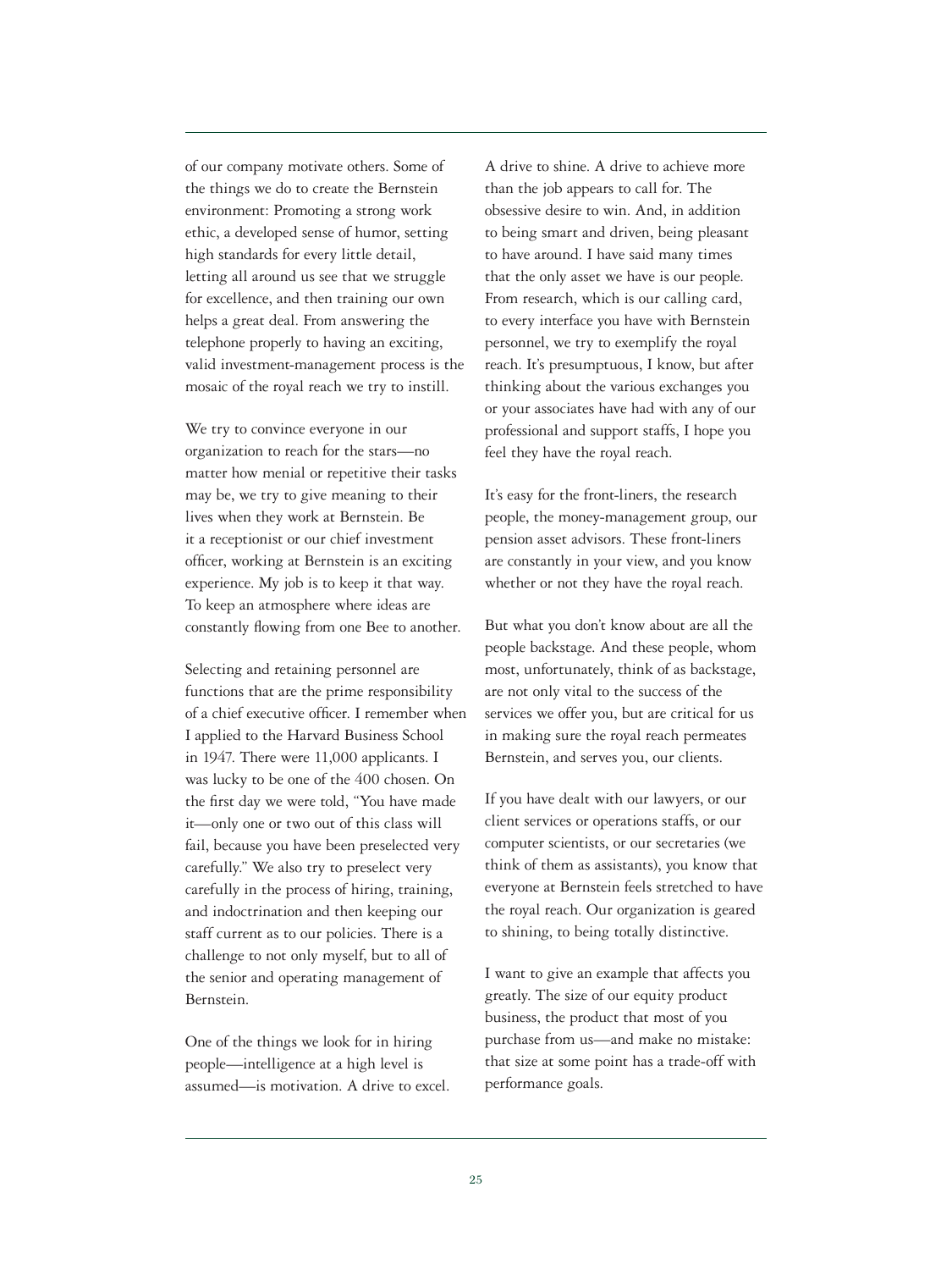#### *The common thread is a majestic craving for nearly unattainable goals and sublime ends far beyond the petty daily ambitions that plague us all.*



Conventional wisdom in our industry asserts that there is an inherent conflict between professional goals and standards—and the business objective of an investment-management organization. This conflict manifests itself by the fact that many investment managers grow the assets under management at a faster rate than their ability to provide quality service.

Let me state unequivocally that we never intend to grow beyond our ability to provide premium returns and service to our clients. If that ever occurs, it would inevitably undermine us.

So we end up with our decision to strive for premium performance—the royal reach no matter the pressure entailed for us. We couldn't settle for anything less—and hold our staff together.

I have said on numerous occasions that we are a product-driven, rather than a salesdriven, company. Therefore, when important strategic issues arise and trade-offs must be made, professional standards, not our own interests, win out at Bernstein.

Our vice chairman, Lew Sanders, put it very well in a recent talk to our shareholders and management group when he said, amongst other things, "There are a few basic principles that we will continue to adhere to . . . we continue to aim very high in terms of the kind of products and services we offer. As you get more successful, more established, there is a temptation to become risk averse, to conserve, to protect. But this firm has always been driven by a need to build, to invent, to be clearly superior, and often that involves risk taking. That's a characteristic we must not lose."

Are we presumptuous? Do we or don't we have the royal reach? ■